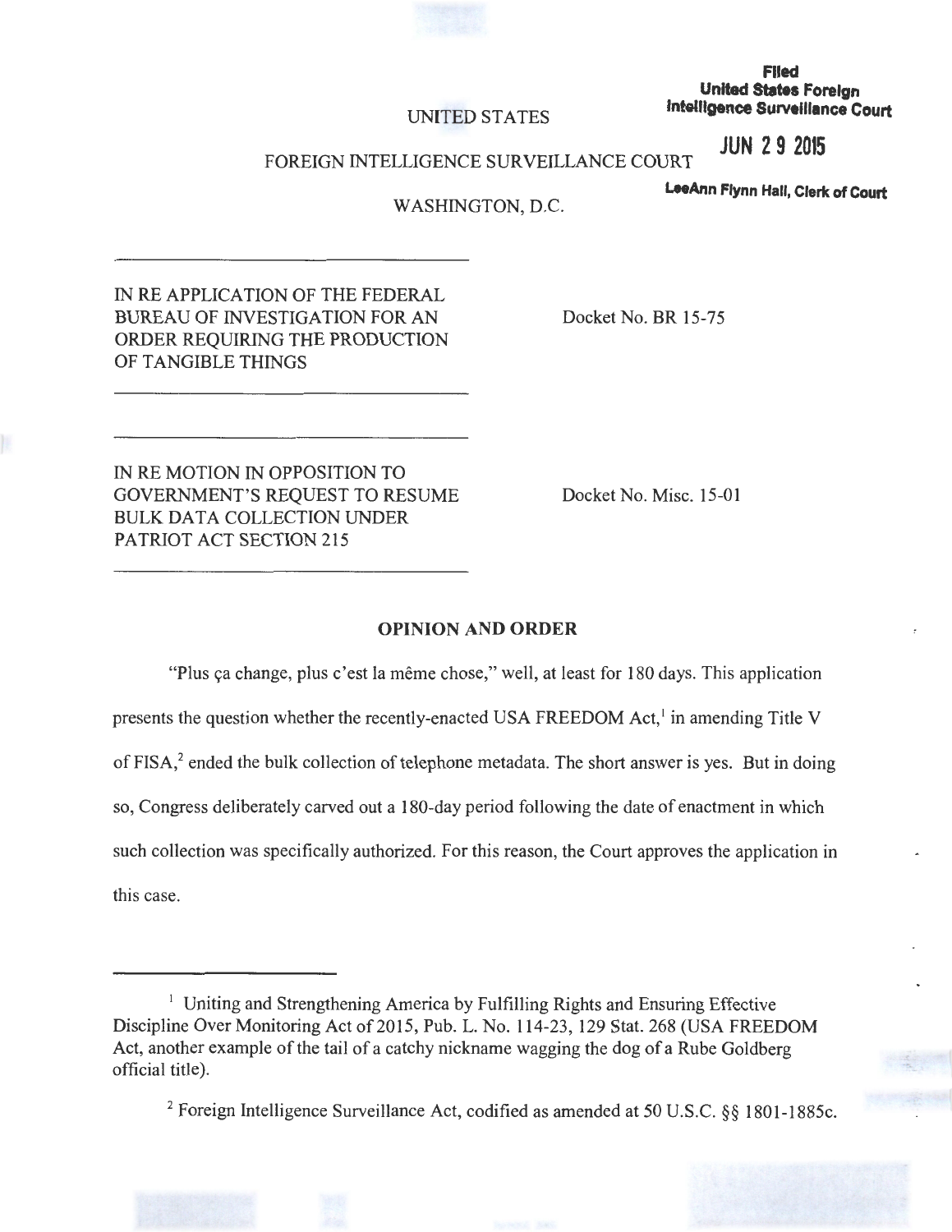

## **Background**

The government's application seeks to renew authorities that have been repeatedly granted by the Foreign Intelligence Surveillance Court (FISC) since 2006, and the Court's Primary Order directs the production of the same tangible things to the government on the same terms and subject to the same limitations that have been repeatedly approved by the FISC. In addition, by virtue of the USA FREEDOM Act's 180-day transition period, see pages 10-12 infra, the Court is applying the same provisions of Title V of FISA to this application that were relied upon by prior FISC judges when granting previous applications.

Nevertheless, the context in which the instant case arises is quite extraordinary. The FISC most recently directed production of non-content telephone call detail records in bulk to the National Security Agency (NSA) on an ongoing daily basis in an order that was issued on February 26, 2015, pursuant to Title V of FISA. At the government's request, the authorities granted by that order expired on June I, 2015. In re Application of the FBI for an Order Requiring the Production of Tangible Things, Docket No. BR 15-24, Application at 14 (FISA Ct. filed Feb. 26, 2015); id. Primary Order at 17 (Feb. 26, 2015).

At 12:01 a.m. on Monday, June 1, 2015, the sunset provisions in section  $102(b)(1)$  of the USA PATRIOT Improvement and Reauthorization Act took effect, and sections 501 and 502 of FISA were amended to read as they read on October 25, 2001  $-$  i.e., as they read prior to the enactment of the USA PATRIOT Act.<sup>3</sup> On June 2, 2015, Section 705(a) of the USA FREEDOM

<sup>&</sup>lt;sup>3</sup> See USA PATRIOT Improvement and Reauthorization Act of 2005, Pub. L. No. 109-177, § 102(b)(1), 120 Stat. 192, 194-95 (2006). Congress extended the sunset date several times, so that prior to the USA FREEDOM Act, the date was June 1, 2015. See Department of Defense Appropriations Act, 2010, Pub. L. No. 111-118, § 1004, 123 Stat. 3409, 3470 (2009);  $(continued...)$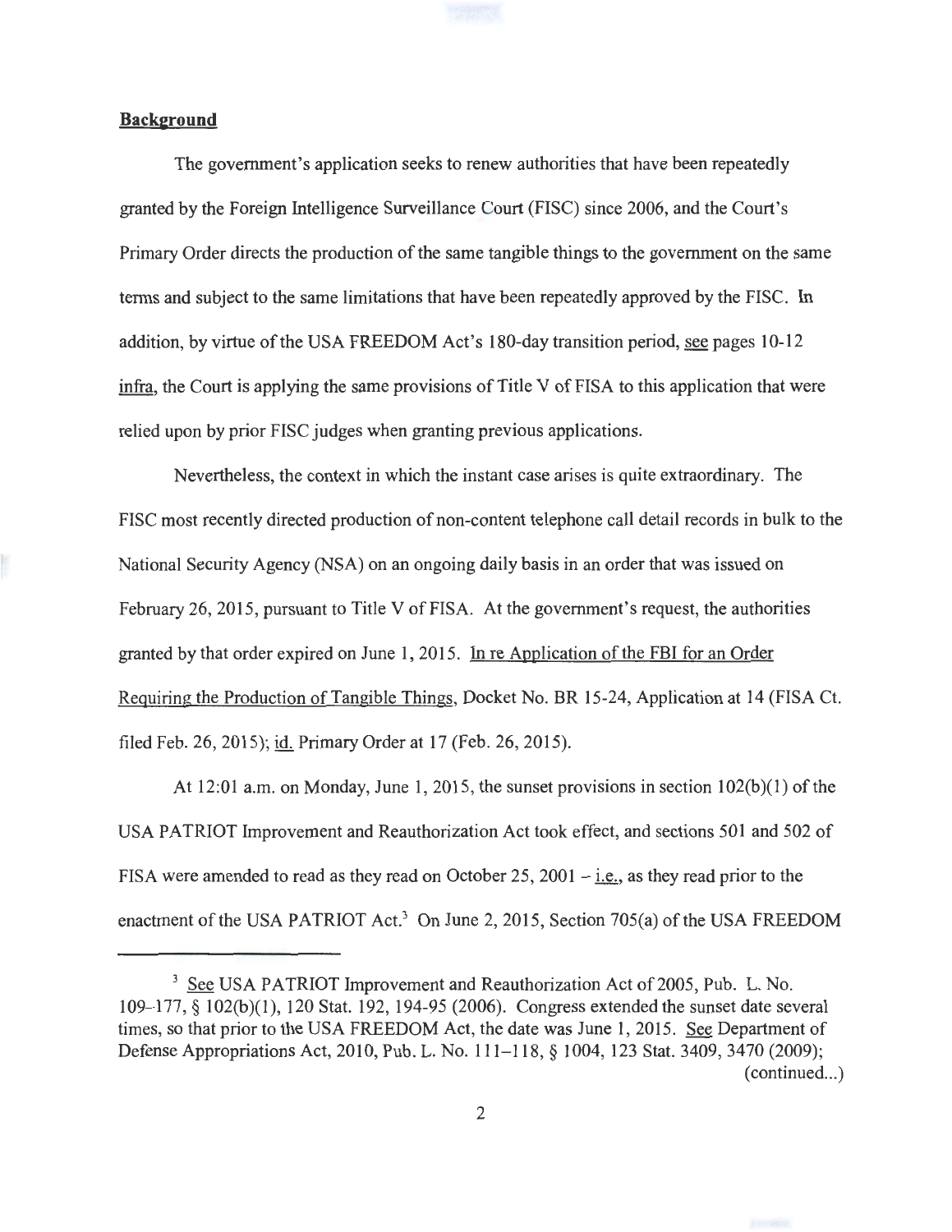Act amended those same sunset provisions to change the date from June 1, 2015, to December 15, 2019. See USA FREEDOM Act§ 705(a). Upon enactment, President Obama announced: "my Administration will work expeditiously to ensure our national security professionals again have the full set of vital tools they need to continue protecting the country." Statement by President Obama on the USA FREEDOM Act, available at https://www.whitehouse.gov/thepress-office/20 15/06/02/ statement-president-usa-freedom -act.

Later on June 2, 2015, the government filed an Application in the above-captioned matter seeking to re-initiate the authority granted previously by the FISC in Docket Number BR 15-24. The Application was accompanied by a Motion for Relief from FISC Rule 9(a), in which the government requested that the Court entertain the application as soon as practicable.

In response to the President's statement and other indications by government officials that the government would be seeking to renew the authorities granted in FISC Docket Number BR15-24, Movants Kenneth T. Cuccinelli, II, and Freedom Works, Inc. filed a motion on June 5, 2015, seeking to intervene in any such proceedings, or alternatively, to be appointed as amici curiae pursuant to newly enacted provisions of the USA FREEDOM Act. On June 12, 2015, the government filed its Response and Movants filed a Supplemental Brief pursuant to an order issued by this Court on June 5, 2015.

 $3$ (...continued)

Act of Feb. 27, 2010, Pub. L. No. 111-141, § 1(a), 124 Stat. 37; FISA Sunsets Extension Act of 2011, Pub. L. No. 112-3, § (2)(a), 125 Stat. 4; and PATRIOT Sunsets Extension Act of 2011, Pub. L. No. 112-14, § 2(a), 125 Stat. 216.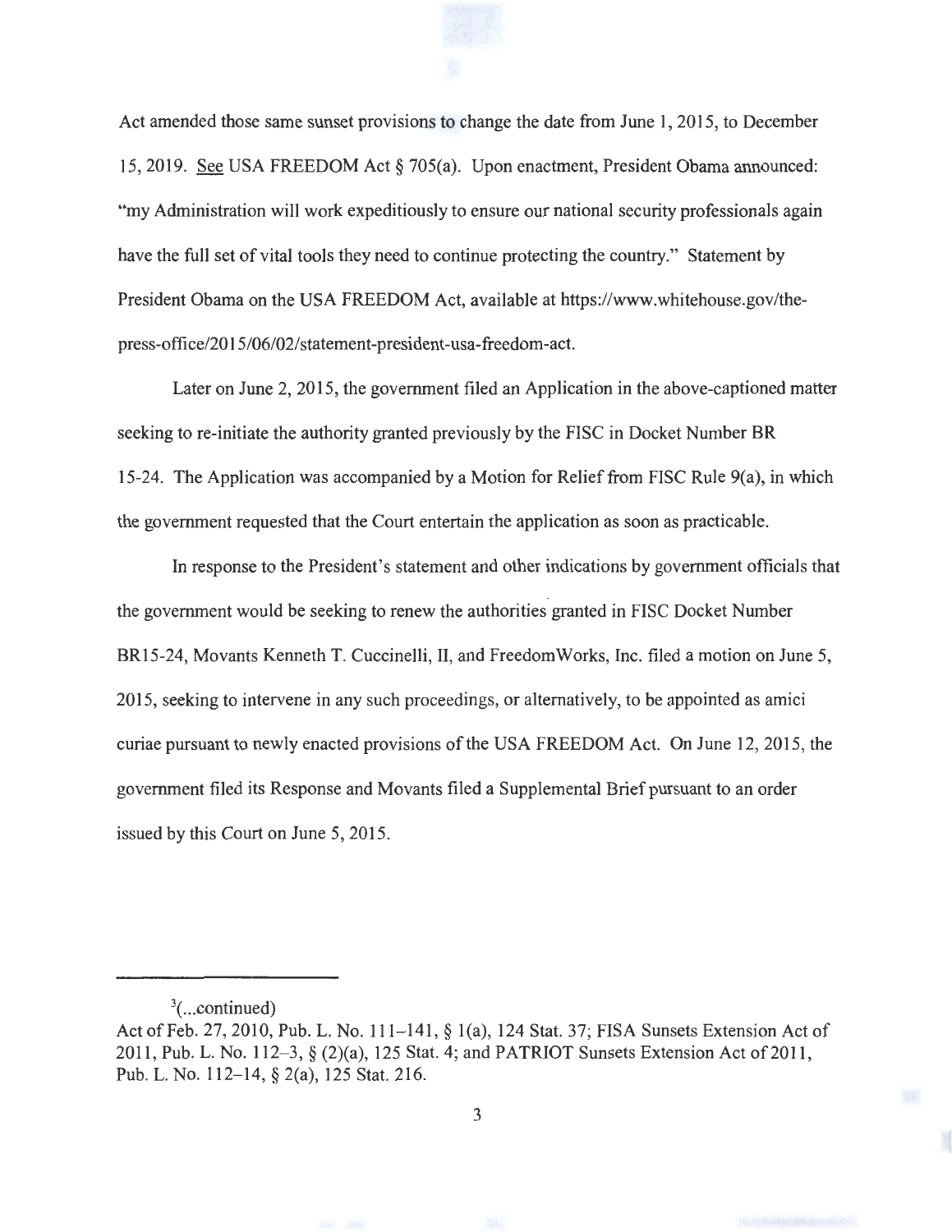Finally, On June 12, 2015, the Center for National Security Studies ("the Center") filed a motion seeking to file a notice bringing to the Court's attention its amicus brief, which was previously filed in Docket Number Misc. 14-01.

# **Movants' Request to Intervene Is Dismissed Under the "First-to-File" Rule and Their Request For Appointment as Amici Curiae Is Granted**

Movants ask this Court to deny the government's renewal application, to declare that the collection is illegal, to enjoin the government from further implementing its metadata program, to order the government to destroy the metadata it has collected to date, and to award Movants fees and costs. Motion in Opposition at 40. In effect, Movants seek to participate as parties in the Court's consideration of the Application. In the alternative, Movants request to be appointed amici curiae for the purpose of arguing against the lawfulness of the bulk telephone metadata program. Id. at 6. For the reasons explained below, the Motion in Opposition is dismissed insofar as it seeks leave for the Movants to join this proceeding as parties. The request for appointment as amici curiae is granted.

The parties and issues involved in the Motion in Opposition, as well as the relief sought by Movants in this Court, extensively overlap with a suit previously commenced in the United States District Court for the District of Columbia. See Paul v. Obama, Docket No. 1: 14-cv-262- RJL (D.D.C.., filed Mar. 26, 2014) ("District Court case"). Movant Freedom Works is a plaintiff and Movant Cuccinelli is plaintiffs' counsel in the District Court case. First Amended Class Action Complaint for Declaratory and Injunctive Relief ("First Amended Complaint") at 3, 17. The complaint in the District Court case names the President, the Director of National Intelligence, the Director of the Federal Bureau of Investigation (FBI), and the Director of the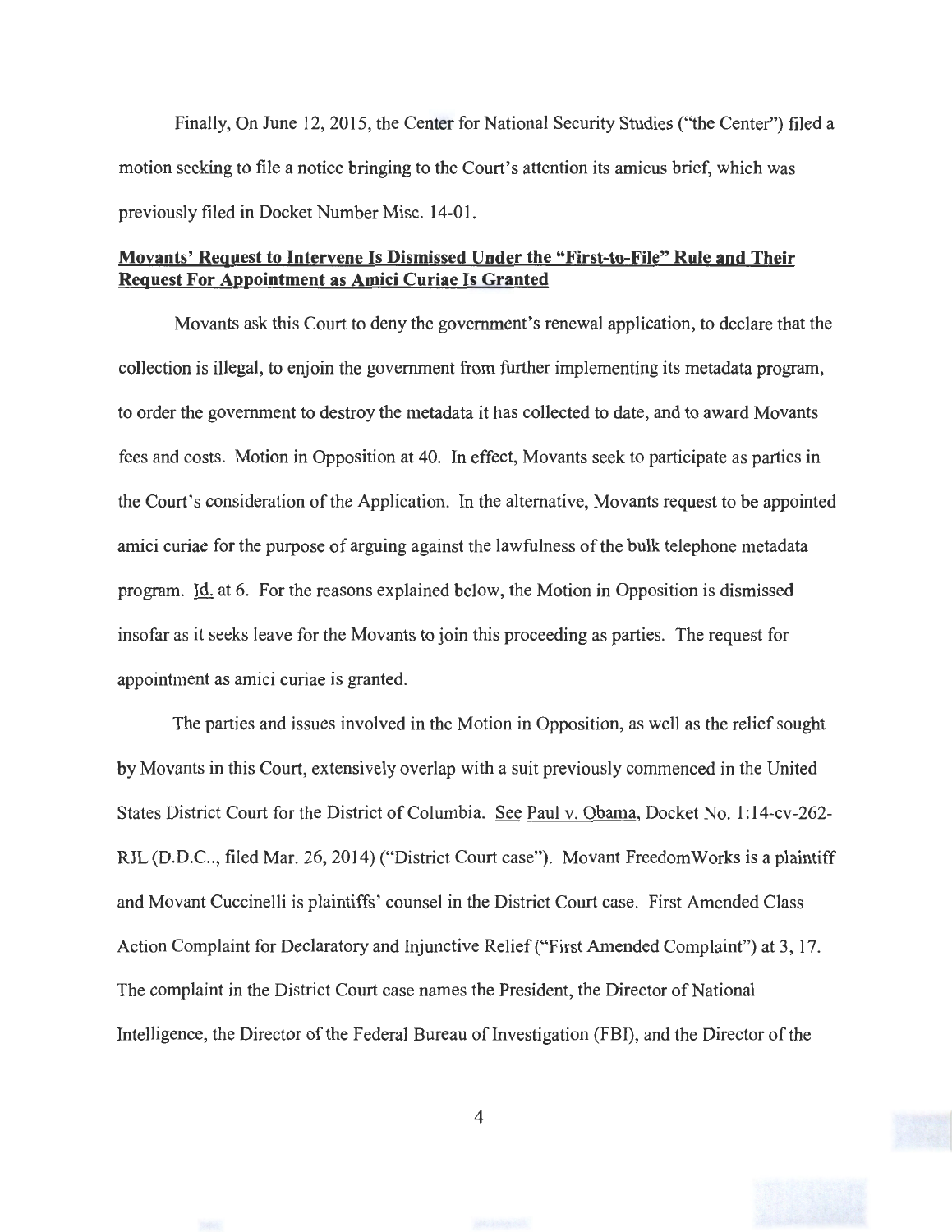National Security Agency (NSA) as defendants, id. at 4, while the Movants name the holders of the same offices as "respondents" in this Court. Motion in Opposition at 3-4.

In the District Court case, Freedom Works claims to have standing under Article III of the Constitution, based on allegations that are very similar to those made in this Court by Movants in support of Article III standing. Compare First Amended Complaint at 3 with Motion in Opposition at 3. As a plaintiff and plaintiff's counsel in the District Court case, Movants challenge on Fourth Amendment grounds the lawfulness of the bulk production of telephone metadata under section 501 of FISA, codified at 50 U.S.C.  $\S$  1861, just as they do before this Court, making similar contentions in both courts in support of that challenge. Compare, e.g., First Amended Complaint at 9-11, with Motion in Opposition at 8-17. And both courts are asked to declare the same program unlawful, enjoin its implementation, and order the government to destroy telephone metadata previously obtained under the program. First Amended Complaint at 16-17; Motion in Opposition at 40.

"As a matter of comity, and in order to conserve judicial resources and avoid inconsistent judgments, federal courts do not engage in parallel adjudications involving the same parties and issues." Docket No. Misc. 13-02, In Re Orders of This Court Interpreting Section 215 of the Patriot Act, Mem. Op. at 13 (FISA Ct. Sept. 13, 2013). Ordinarily, the court in which the later action is brought will defer to the court in which the prior action is pending- a principle called the "first-to-file" rule. Application of the first-to-file rule does not require "exact identity of parties, as long as some 'parties in one matter are also in the other matter."" Id. at 14 (quoting Intersearch Woldwide, Ltd. v. Intersearch Group, Inc., 544 F. Supp.2d 949, 959 n.6 (N.D. Cal. 2008)).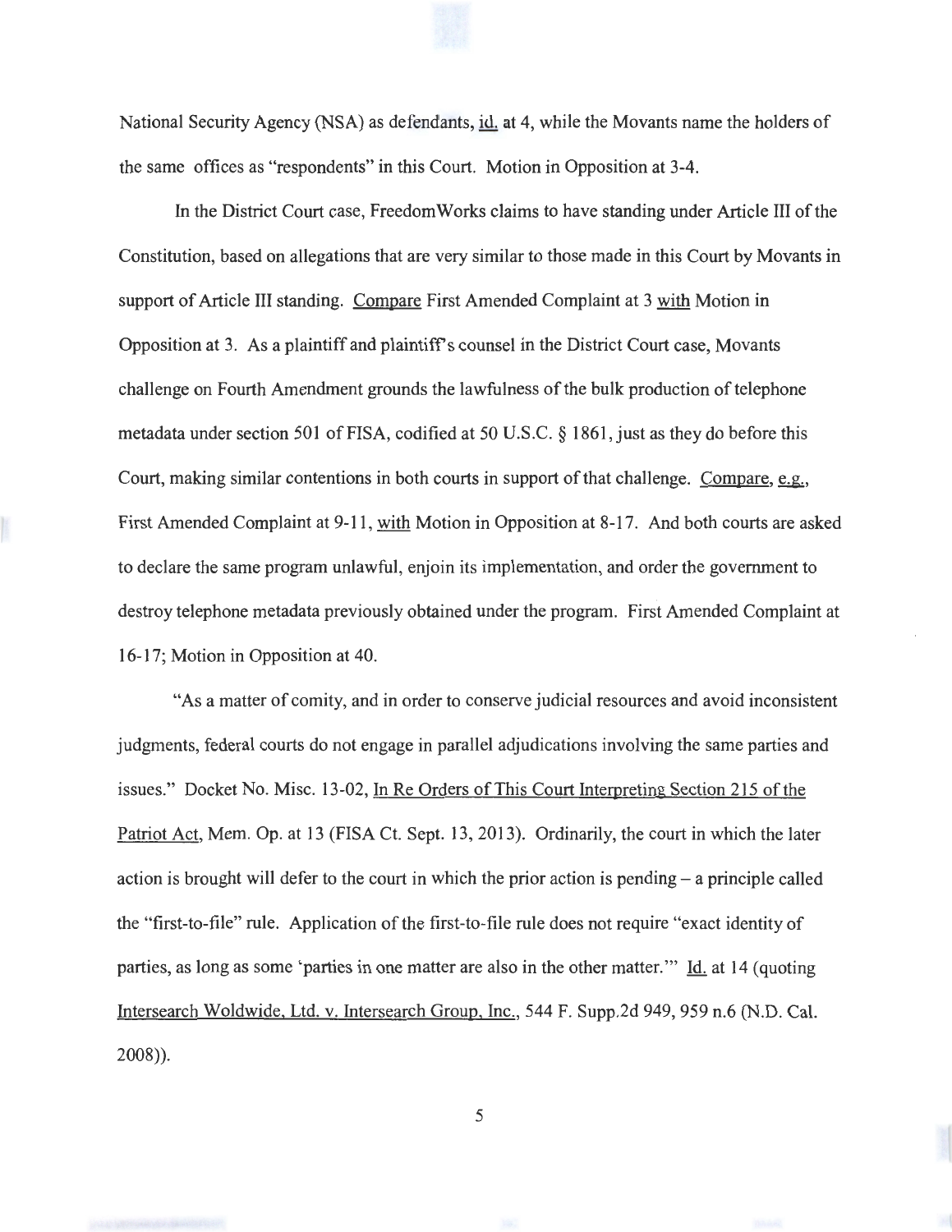With regard to the merits of the government's application, considerable overlap with the substantive legal challenges brought by the plaintiffs in the District Court case is unavoidable. With that overlap comes some degree of duplicative effort and risk of inconsistent outcomes. Specifically, Movants' request to join this proceeding as parties presents essentially the same questions of Article III standing as are presented in the District Court case. Whether the requirements of Article III standing are indeed satisfied is a substantial question. Resolving it would be at least a potential source of delay in a proceeding this Court is charged with handling "as expeditiously as possible." FISA  $\S$  103(c), codified at 50 U.S.C.  $\S$  1803(c). Moreover, as implied by Movants' request in the alternative for appointment as amici curiae, the Court may receive the benefit of their substantive arguments without having to decide whether they are permitted under Article III and the provisions of FISA to join this proceeding as parties and seek from this Court the full range of declaratory and injunctive relief described in their Motion in Opposition (and simultaneously pursued in the District Court case).

Accordingly, the Court exercises its discretion sua sponte<sup>4</sup> to dismiss the Movants' request to intervene as parties in this matter. The Court need not and does not reach whether Movants have standing under Article III of the Constitution to bring the claims they allege, whether the FISC has jurisdiction to entertain a challenge to an application for an order under section 501 of FISA, notwithstanding the "ex parte" nature of the order, see §501(c)(1),<sup>5</sup> or



<sup>4</sup> A court may raise issues of comity sua sponte. United States v. AMC Entertainment, Inc., 549 F.3d 760, 771 n.5 (9<sup>th</sup> Cir. 2008).

<sup>&</sup>lt;sup>5</sup> Unless stated otherwise, citations to section 501 refer to the text of that section that is currently in effect.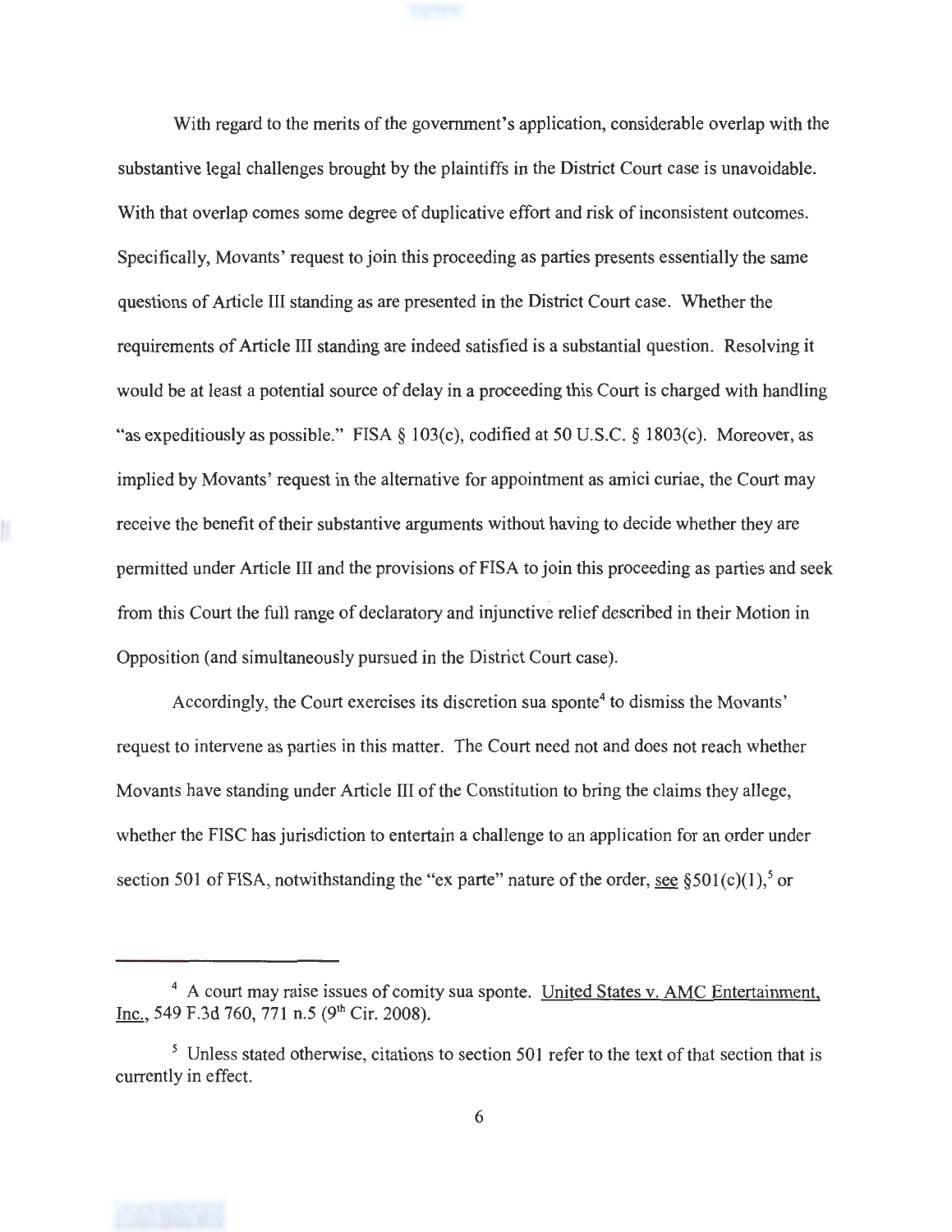whether the FISC has the authority to furnish injunctive or declaratory relief or to award fees and  $costs<sup>6</sup>$ 

The Court now turns to the Movants' alternative request to participate as amici curiae. Congress, through the enactment of the USA FREEDOM Act, has expressed a clear preference for greater amicus curiae involvement in certain types of FISC proceedings. Pursuant to section  $103(i)(2)(A)$  of FISA, as amended by section 401 of the USA FREEDOM Act, the Court, consistent with the requirement that it act expeditiously or within a stated time, "shall appoint an individual [designated by the presiding judges of the FISC and FISCR] to serve as amicus curiae to assist such court in the consideration of any application for an order or review that, in the opinion of the court, presents a novel or significant interpretation of the law, unless the court issues a finding that such appointment is not appropriate." FISA  $\S$  103(i)(2)(A). In addition, section  $103(i)(2)(B)$  provides that the court "may appoint an individual or organization to serve as amicus curiae, including to provide technical expertise, in any instance as such court deems appropriate or, upon motion, permit an individual or organization leave to file an amicus curiae brief." Id.  $\S$  103(i)(2)(B) (emphasis added).

The Court finds that the government's application "presents a novel or significant interpretation of the law" within the meaning of section  $103(i)(2)(A)$ . Because, understandably, no one has yet been designated as eligible to be appointed as an amicus curiae under section

 $6$  It is permissible for a federal court to dismiss an action under the first-to-file rule without considering Article Ill standing or other requirements for subject-matter jurisdiction. Furniture Brands Int'l, Inc. v. United States Int'l Trade Comm'n, 804 F. Supp.2d 1, 4-6 (D.D.C. 2011); see also Sinochem Int'l Co. Ltd. v. Malaysia Int'l Shipping Corp., 549 U.S. 422, 431 (2007) (federal courts have "leeway to choose among threshold grounds for denying audience to a case on the merits") (internal quotation marks omitted).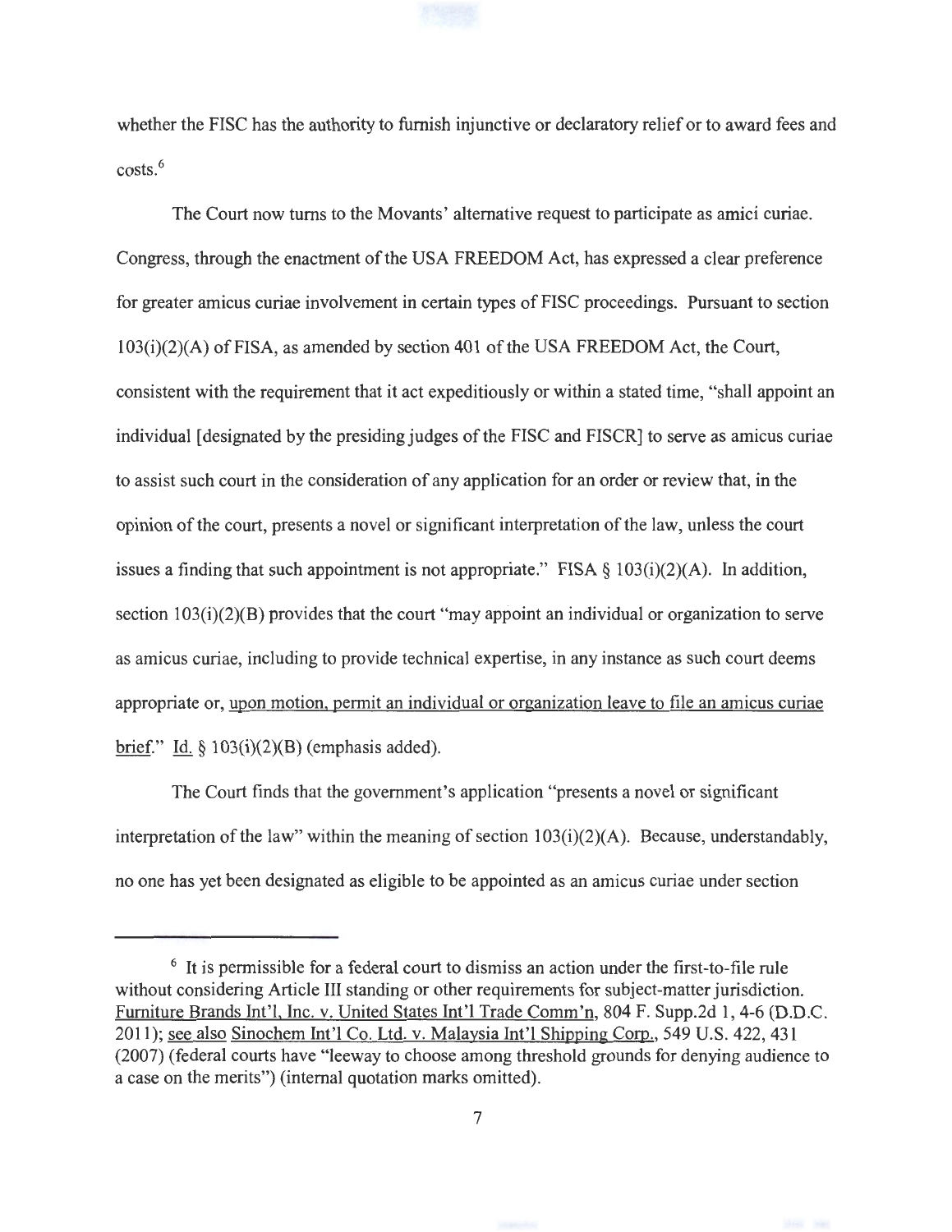1 03(i)(2)(A), appointment under that provision is not appropriate. Instead, the Court has chosen to appoint the Movants as amici curiae under section  $103(i)(2)(B)$  for the limited purpose of presenting their legal arguments as stated in the Motion in Opposition and subsequent submissions to date.<sup>7</sup> The Court will also treat the brief previously filed by the Center as an amicus brief in Docket Number BR 15-75.

### **The Contentions of Amici Curiae in Opposition to the Application Lack Merit**

Having reviewed the Motion in Opposition, Movant's Supplemental Brief Addressing Effect of § 109 of USA FREEDOM Act on Bulk Acquisition of Call-Detail Records, filed on June 12, 2015 (Supplemental Brief), and the Brief of Amicus Curiae Center for National Security Studies on the Lack of Statutory Authority for This Court's Bulk Telephony Metadata Orders, filed by the Center in Docket Number Misc. 14-01 (Center's Brief), the Court now turns to consider the merits of the Application.

### The Effect of the USA FREEDOM Act

On June 1, 2015, the language of section 501 reverted to how it read on October 25, 2001. See page 2 supra. The government contends that the USA FREEDOM Act, enacted on June 2, 2015, restored the version of section 501 that had been in effect immediately before the June 1 reversion, subject to amendments made by that Act. Response at 4. Movants contend that



<sup>7</sup> Courts have broad discretion to determine the nature and extent of the participation of an amicus curiae. See, e.g., Jin v. Ministry of State Security, 557 F. Supp.2d 131, 136 (D.D.C. 2008); Waste Management of Pennsylvania, Inc. v. City of York, 162 F.R.D. 34, 36 (M.D. Pa. 1995). Given the substantial briefing on the merits received from Movants already, and the Court's statutory obligation to conduct this (and all of its proceedings) "as expeditiously as possible," section 103(c), the Court denies Movants' requests to submit additional briefing and for oral argument. See Motion in Opposition at 6.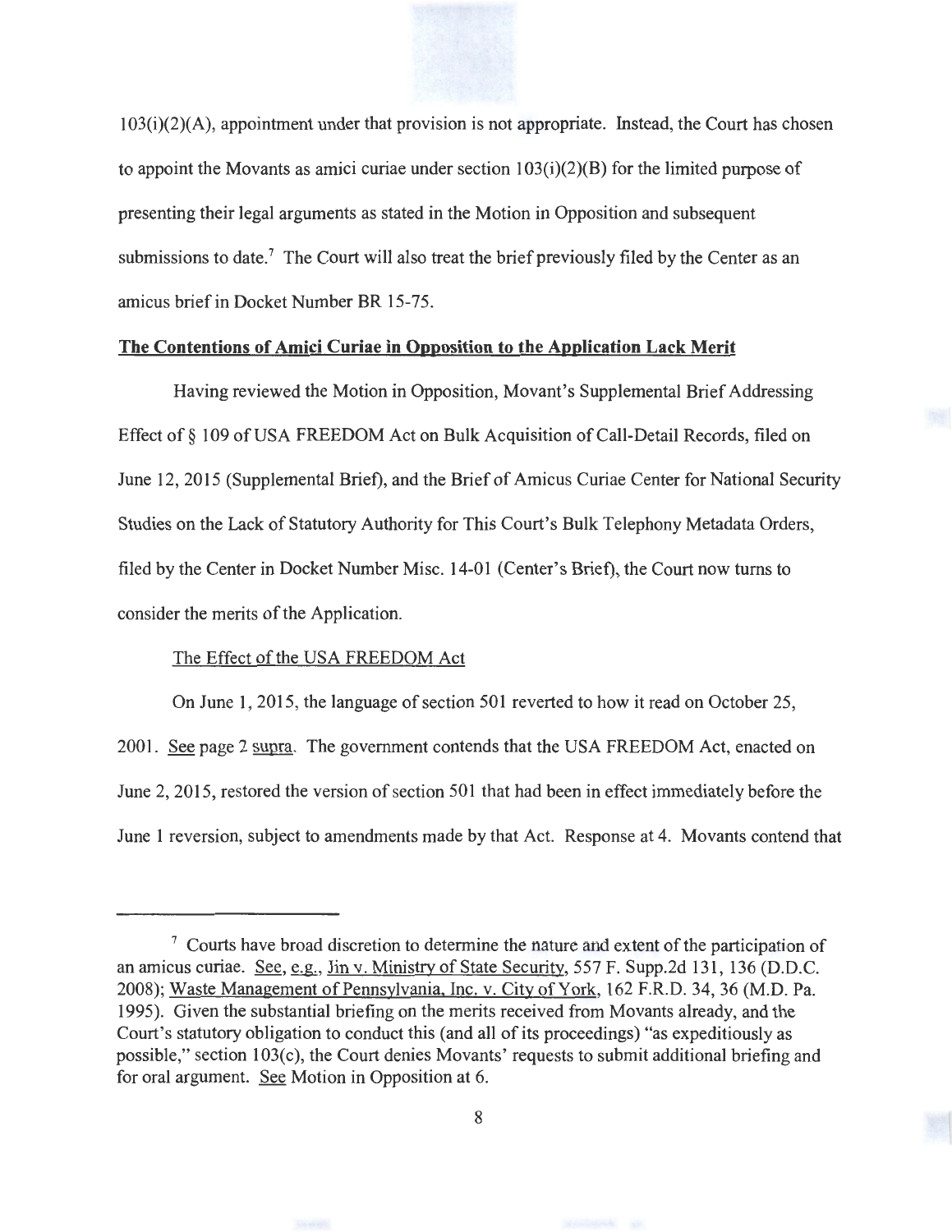the USA FREEDOM Act had no such effect. Supplemental Brief at 1-2. The Court concludes that the government has the better of this dispute.

Another judge of this Court recently held that the USA FREEDOM Act effectively restored the version of section 501 that had been in effect immediately before the June 1 sunset. See In re Application of the FBI for Orders Requiring the Production of Tangible Things, Docket Nos. BR 15-77, 15-78, Mem. Op. (June 17, 2015). In reaching that conclusion, the Court noted that, after June 1, Congress had the power to reinstate the lapsed language and could exercise that power "by enacting any form of words" making clear "its intention to do so." Id. at 9 (internal quotation marks omitted). The Court found that Congress indicated such an intention through section 705(a) of the USA FREEDOM Act, which amended the pertinent sunset clause<sup>8</sup> by striking the date "June 1, 2015," and replacing it with "December 15, 2019." Id. at 7-9. Applying fundamental canons of statutory interpretation, the Court determined that understanding section 705(a) to have reinstated the recently-lapsed language of section 501 of FISA was necessary to give effect to the language of the amended sunset clause, as well as to amendments to section 501 ofFISA made by sections 101 through 107 of the USA FREEDOM Act, and to fit the affected provisions into a coherent and harmonious whole. Id. at  $10-12$ . The Court adopts the same reasoning and reaches the same result in this case.

The next question, then, is whether the language of section 501 , as reinstated and further amended by the USA FREEDOM Act, permits an order for the bulk production of call detail

<sup>&</sup>lt;sup>8</sup> That sunset clause now reads: "Effective December 15, 2019, the Foreign Intelligence Surveillance Act is amended so that title V and section  $105(c)(2)$  read as they read on October 25, 2001." USA PATRIOT Improvement and Reauthorization Act of 2005, Pub. L. No. 109-177, § 102(b)(1), 120 Stat. 192, 194-95 (2006), as amended most recently by USA FREEDOM Act§ 705.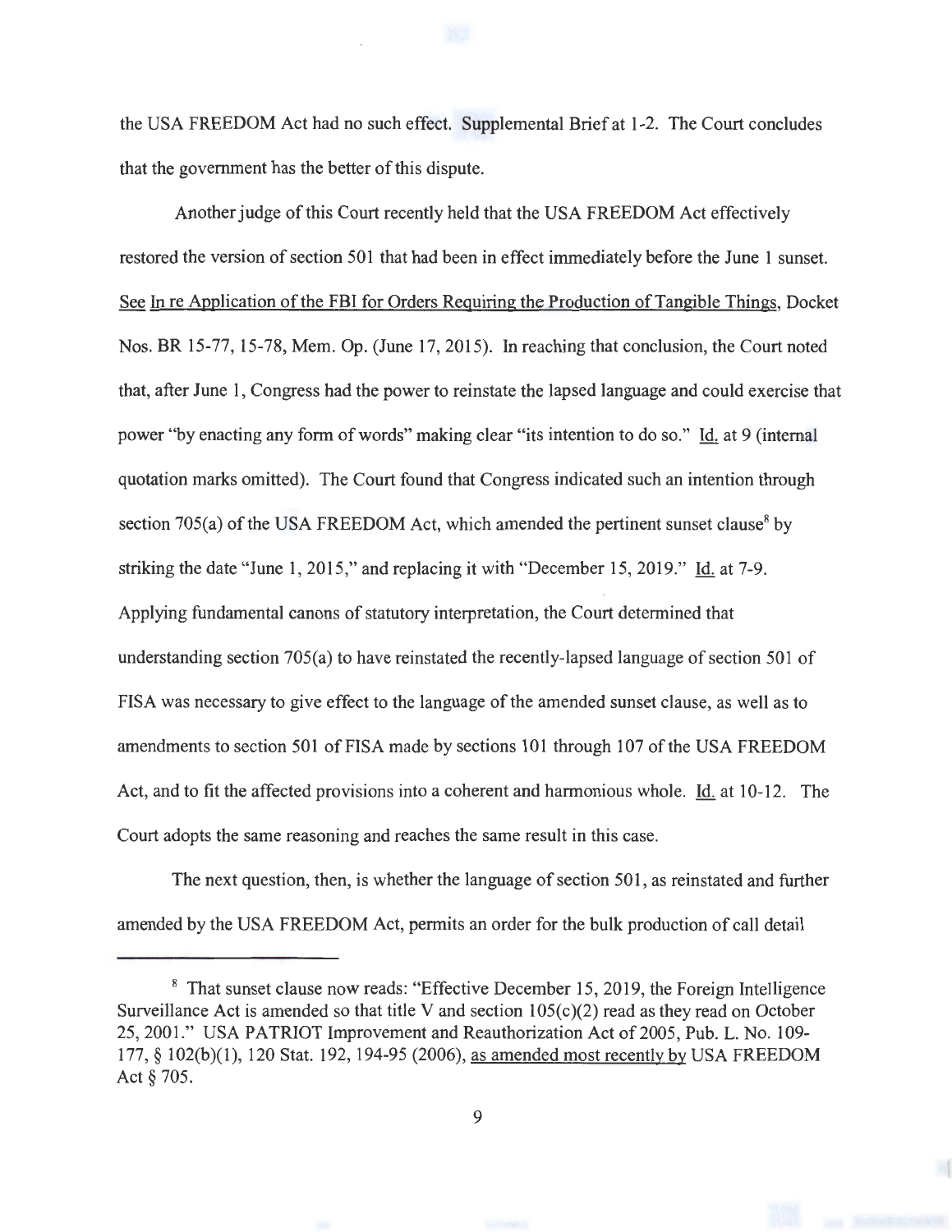records, as requested in the Application. The USA FREEDOM Act prohibits the FISC from issuing an order for production of tangible things without the use of a "specific selection term." USA FREEDOM Act§ 103(b), amending FISA § 501(c). This amendment and the related amendments set forth in sections 101 through 103 of the USA FREEDOM Act prohibit the government from acquiring tangible things in bulk under a FISA business records order. Crucially for purposes of this case, however, section 109(a) of the USA FREEDOM Act states that these amendments do not take effect until 180 days after enactment (November 29, 2015).

The question, therefore, is whether Congress has authorized bulk acquisition of call detail records during the interim 180-day period. The Court finds that it has. The delayed effect of the bulk-collection prohibition for Title V of FISA stands in sharp contrast to otherwise similar provisions prohibiting bulk acquisitions under the pen register and trap and trace provisions in Title IV of FISA, which took effect immediately upon their enactment on June 2. See USA FREEDOM Act  $\S 201$ . By making similar amendments to Title V of FISA, but delaying their implementation for 180 days, Congress put bulk acquisition under Title V on a different footing during that 180-day period.

And if that was not clear enough, the USA FREEDOM Act also states that "[n]othing in this Act shall be construed to alter or eliminate the authority of the Government to obtain an order [under the business records provisions of FISA] as in effect prior to [the ban on bulk acquisition taking effect after 180 days]." USA FREEDOM Act §109(b).

In passing the USA FREEDOM Act, Congress clearly intended to end bulk data collection of business records and other tangible things. But what it took away with one hand, it gave back - for a limited time - with the other. Congress could have prohibited bulk data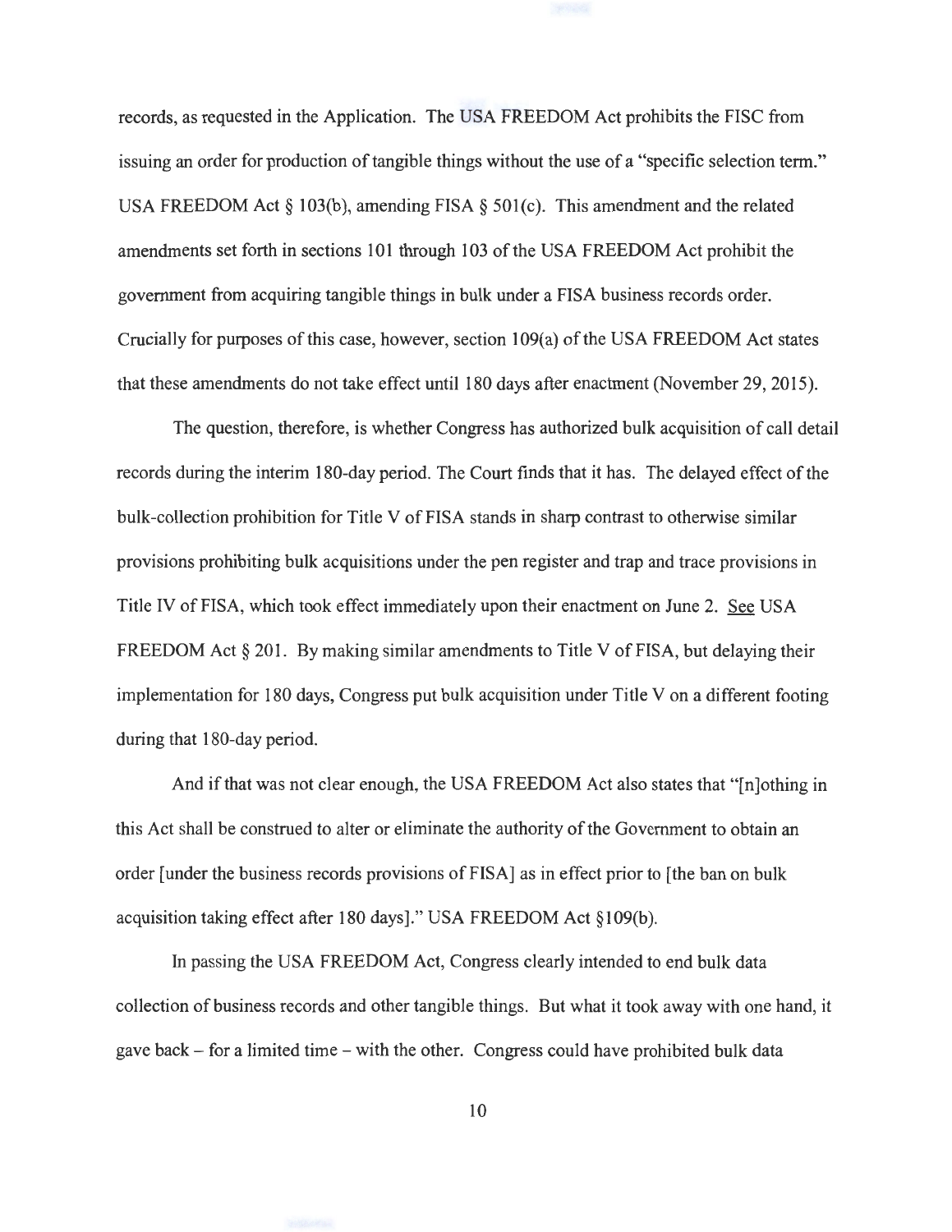

collection under Title V of FISA effective immediately upon enactment of the USA FREEDOM Act, as it did under Title IV. Instead, after lengthy public debate, and with crystal clear knowledge of the fact of ongoing bulk collection of call detail records, as repeatedly approved by the FISC under section 501 of FISA, it chose to allow a 180-day transitional period during which such collection could continue.

If there is any ambiguity about Congress's intent in delaying the effective date of section 103, the legislative history confirms this conclusion. To be sure, there were statements that criticized the FISC's interpretation of"relevance" that underlay previous orders for the bulk production of call detail records and expressions of approval of the contrary decision of the United States Court of Appeals for the Second Circuit in ACLU v. Clapper, 785 F.3d 787 (2d Cir. 2015), discussed infra at pages  $14-19.9$  But statements addressing the 180-day delay of the effective date of the prohibition on bulk collection under Title V of FISA acknowledged that bulk production of call detail records could continue during the 180-day transition period. Senator Grassley understood that the USA FREEDOM Act "would end the bulk collection of telephone metadata in 6 months." 161 Cong. Rec. S3303 (daily ed. May 22, 2015) (emphasis added). On the day the Senate passed the legislation, Senator Leahy stated: "[W]hen we drafted the USA FREEDOM Act, we included a provision to allow the government to collect call detail records, CDRs, for a 180-day transition period, just as it was doing pursuant to Foreign Intelligence Surveillance Court orders prior to June l, 2015." 161 Cong. Rec. S3440 (daily ed. June 2, 2015)

<sup>&</sup>lt;sup>9</sup> See, e.g., H.R. Rep. 114-109, pt. 1, at 18-19 (May 8, 2015); 161 Cong. Rec. H2920  $(daily ed. May 13, 2015)$  (statement of Rep. DelBene).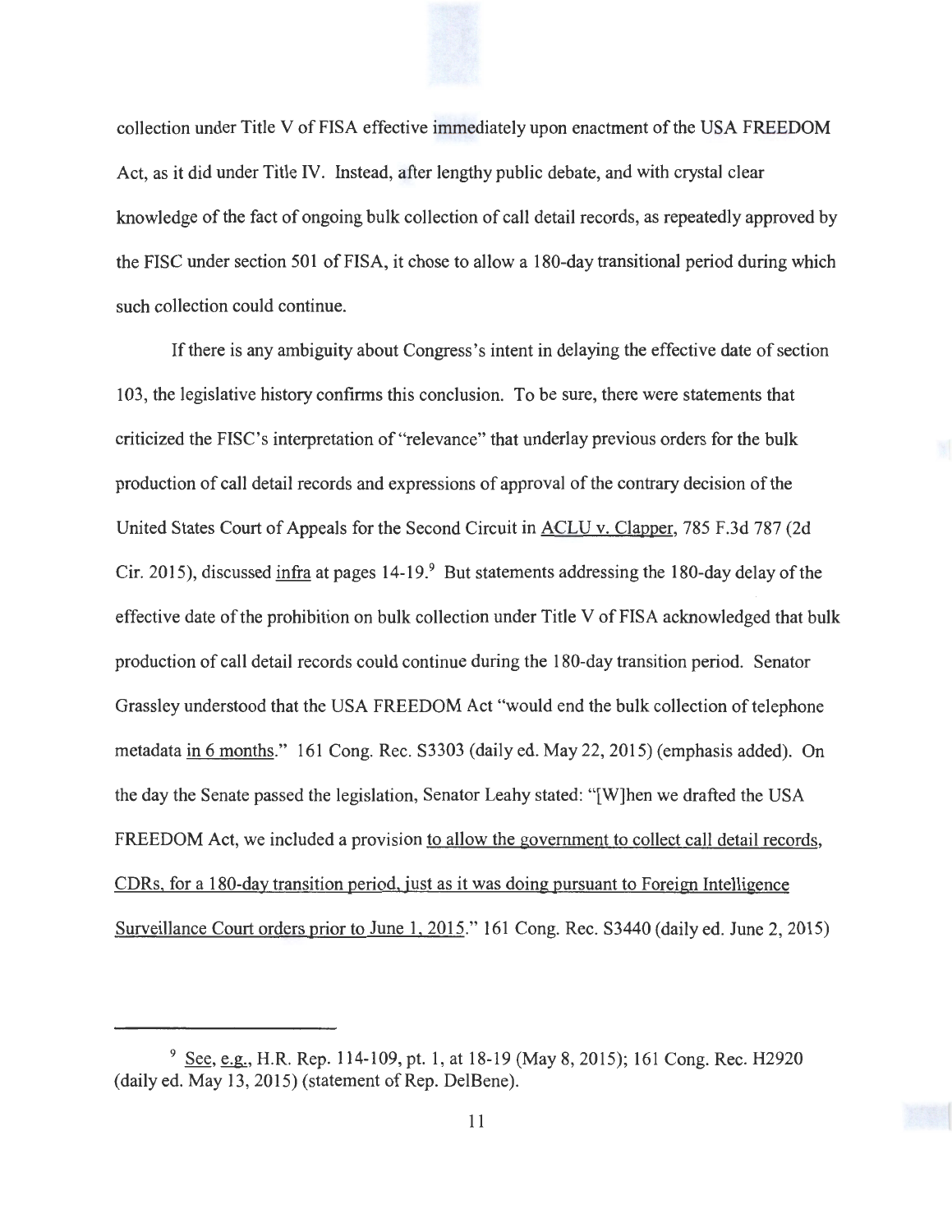(emphasis added).<sup>10</sup> To some degree, finding supportive legislative history for a proposition is a little like stumbling upon a multi-family garage sale: if you rummage around long enough, you will find something for everybody, and none of it is worth much. But in this case, the clear impact of a statutory exegesis is amply supported by the views of the drafters.

### Additional Statutory and Constitutional Arguments

Amici raise a number of additional statutory and constitutional challenges to this bulk call detail record program. The Court emphasizes that it is by no means writing on a blank slate in addressing these arguments. As Congress and the public are well aware, the FISC has repeatedly concluded on numerous occasions that NSA's acquisition of call detail records under the terms set forth in the government's application satisfies the requirements of section 501 of FISA and comports with the Fourth Amendment to the Constitution. In addition, three FISC judges have written opinions setting forth sound reasons for authorizing an application for orders requiring the production of bulk call detail records. See In re Application of the FBI for an Order Requiring the Production of Tangible Things, Docket No. BR 13-109, Amended Mem. Op., 2013 WL 5741573 (FISA Ct. Aug. 29, 2013) (Eagan, J.) (Eagan Opinion); In re Application of the FBI for an Order Requiring the Production of Tangible Things, Docket No. BR 13-158, Mem. (FISA Ct. Oct. 11, 2013) (McLaughlin J.) (McLaughlin Opinion); and In re Application of the FBI for an Order Requiring the Production of Tangible Things, Docket No. BR 14-96, Mem. Op. (FISA Ct. June 19, 2014) (Zagel J.) (Zagel Opinion). A fourth judge has written a detailed analysis

 $10$  In addition, a defeated amendment to provide for a transition period longer than 180 days was criticized as a proposal to "unnecessarily extend bulk production programs." See id. at S3441 (statement of Sen. Franken). Senator Leahy noted the possibility that a one-year transition period could prompt the Second Circuit to enjoin the bulk production of call detail records. Id. at S3442.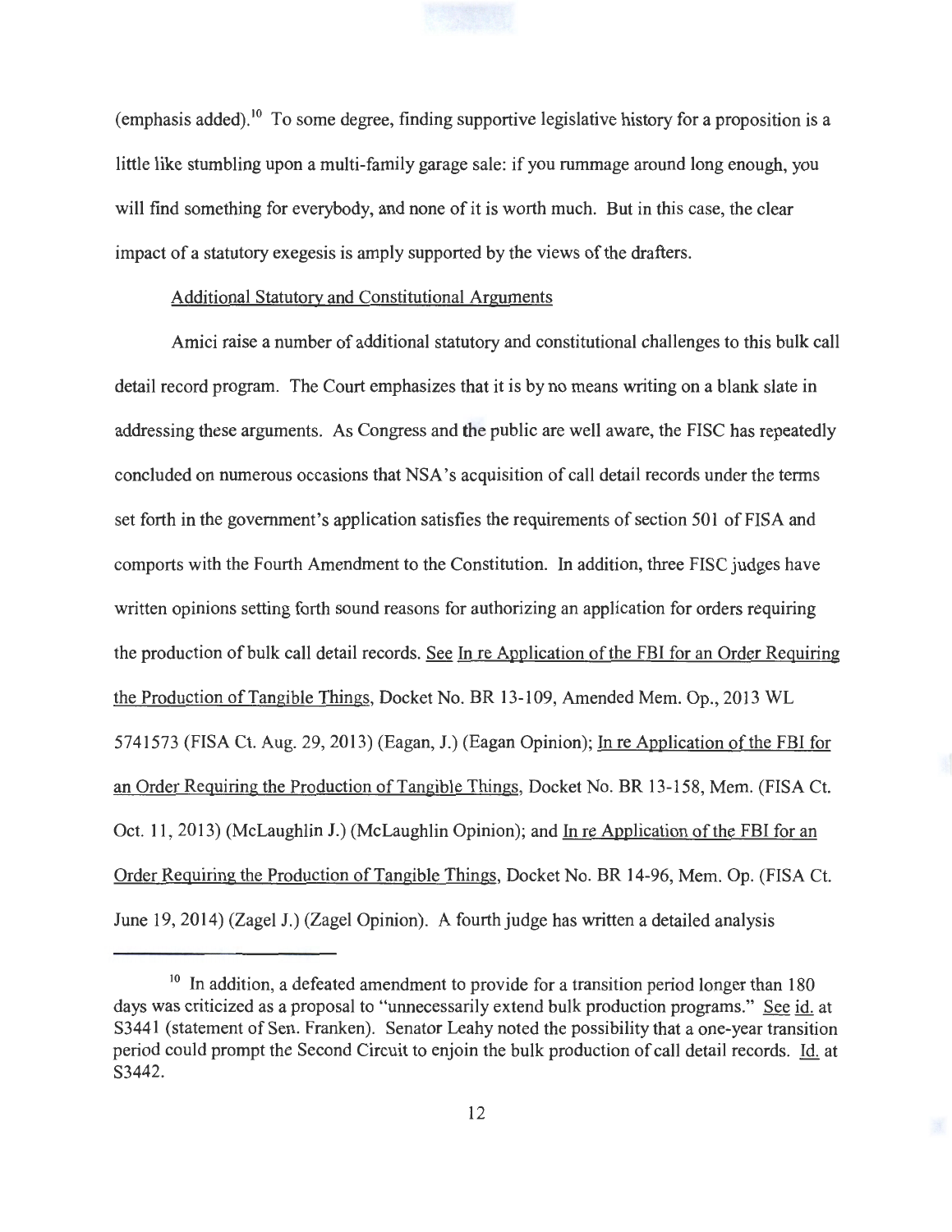explaining why this production of records comports with the Fourth Amendment, notwithstanding the contrary analysis in Klayman v. Obama, 957 F. Supp.2d 1 (D.D.C. 2013), appeal docketed, (D.C. Cir. Jan. 9, 2014). In re Application of the FBI for an Order Requiring the Production of Tangible Things, Docket No. BR 14-01 , Op. and Order, 2014 WL 5463097 (FISA Ct. Mar. 20, 2014) (Collyer J.) (Collyer Opinion). In approving the government's application, the Court adopts the reasoning set forth in those opinions.

The Center argues that Congress's decision to authorize the FBI to file applications under section 501 of FISA indicates that Congress "never intended that section to be the foundation of the NSA's bulk collection program . .. . " Center's Brief at 6. The Center made this argument before passage of the USA FREEDOM Act, and the Court disagrees that this program was inconsistent with Congressional intent as expressed prior to that Act. See Eagan Opinion at 9-28. And importantly, as explained at pages 8-12 supra, the USA FREEDOM Act permits continuation of this program until November 29, 2015.

Moreover, the Application satisfies the applicable requirements of section 501 of FISA. Section  $501(c)(1)$  of FISA states that a judge "shall enter an ex parte order" directing the production of tangible things if the judge finds that the application meets the requirements of subsections (a) and (b) and the minimization procedures meet the definition of minimization procedurs under subsection (g). Section  $501(a)(1)$  requires that the application be filed by the Director of the FBI or his designee- which has been done here. Application at 25. Further, the investigations for which the tangible things are relevant are FBI terrorism investigations. ld. at 8- 9. While the NSA implements the program, the Court has reviewed NSA's implementation of the minimization procedures and found them to be adequate. Beyond that, this Court's authority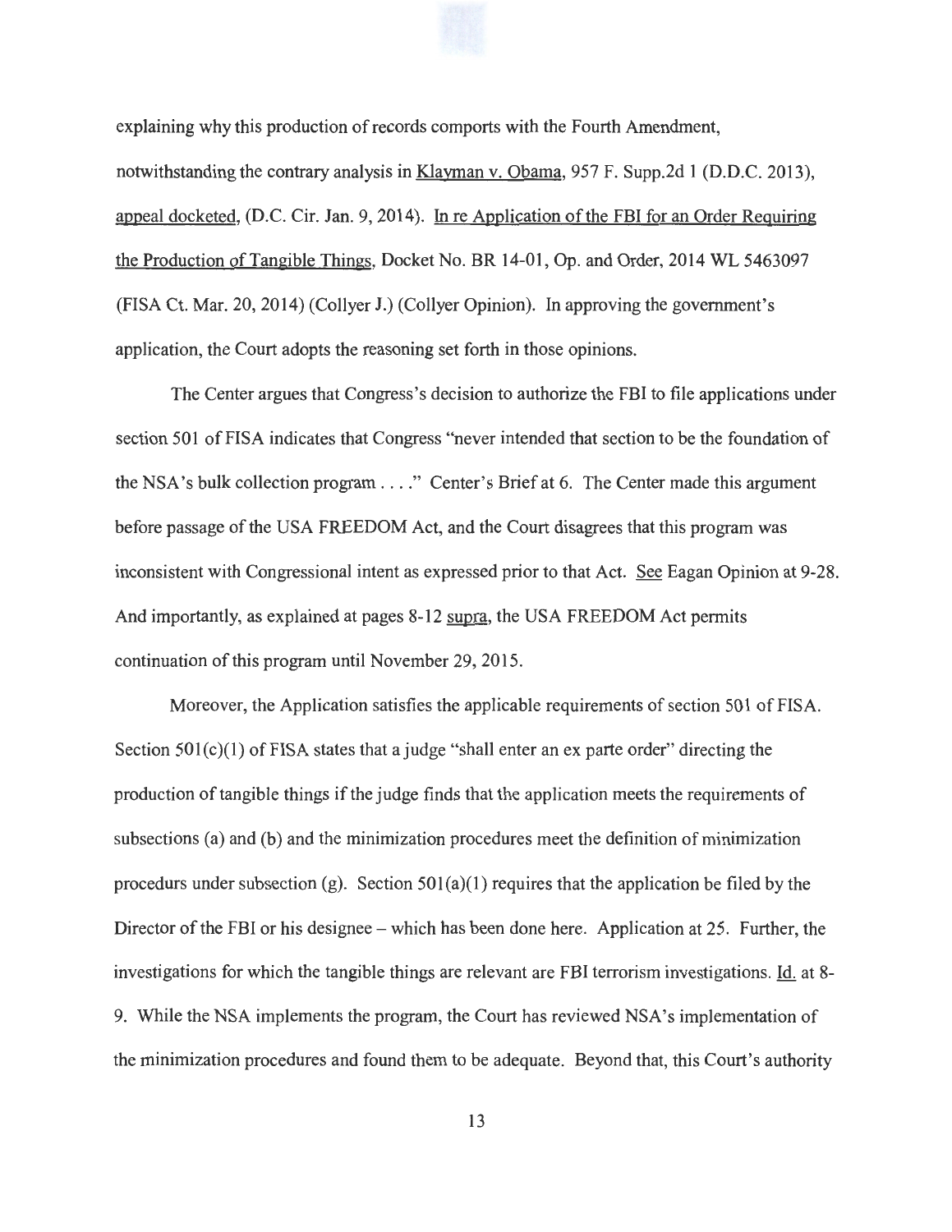to consider the Executive Branch's implementation of Court orders is limited. In re Sealed Case, 310 F.3d 717, 731-32 (FISA Ct. Rev. 2002).

The Center and Movants argue that the tangible things at issue cannot be relevant to an authorized investigation given the large volume of the collection. The Court disagrees. As the

FISC has previously stated,

[t]he fact that international terrorist operatives are using telephone communications, and that it is necessary to obtain the bulk collection of a telephone company's metadata to determine those connections between known and unknown international terrorist operatives as part of authorized investigations, is sufficient to meet the low statutory hurdle set out in [section 501] to obtain a production of records.

Eagan Opinion at 22-23. And, contrary to Movants' assertion, see Supplemental Brief at 3, the

government continues to believe that it is necessary to acquire all of the call detail records sought

in order to identify those specific records that contain information about the targets of the FBI

investigations. See Application at Exhibit A  $\P$  8.<sup>11</sup>

The Court is aware that, prior to enactment of the USA FREEDOM Act, the Second Circuit in Clapper rejected the government's arguments that the call detail records acquired under the NSA program were relevant to an authorized investigation other than a threat assessment as required by section  $501(b)(2)(A)$  and (c)(1) of FISA. However, Second Circuit rulings are not

<sup>&</sup>lt;sup>11</sup> The government may not believe that, in the long term, this program in its current form is essential to national security. The government fully supported the USA FREEDOM Act, which requires the government to terminate bulk collection of call-detail records after 180 days, in favor of a framework in which the call detail records are retained by telephone service providers and may be queried for investigative purposes in certain circumstances. This Court agrees with the Second Circuit that "Congress is better positioned than the courts to understand and balance the intricacies and competing concerns involved in protecting our national security, and to pass judgment on the value of the telephone metadata program as a counterterrorism tool," ACLU v. Clapper, 785 F.3d at 824, and will not second-guess the decision of Congress to permit this program to continue in the near term.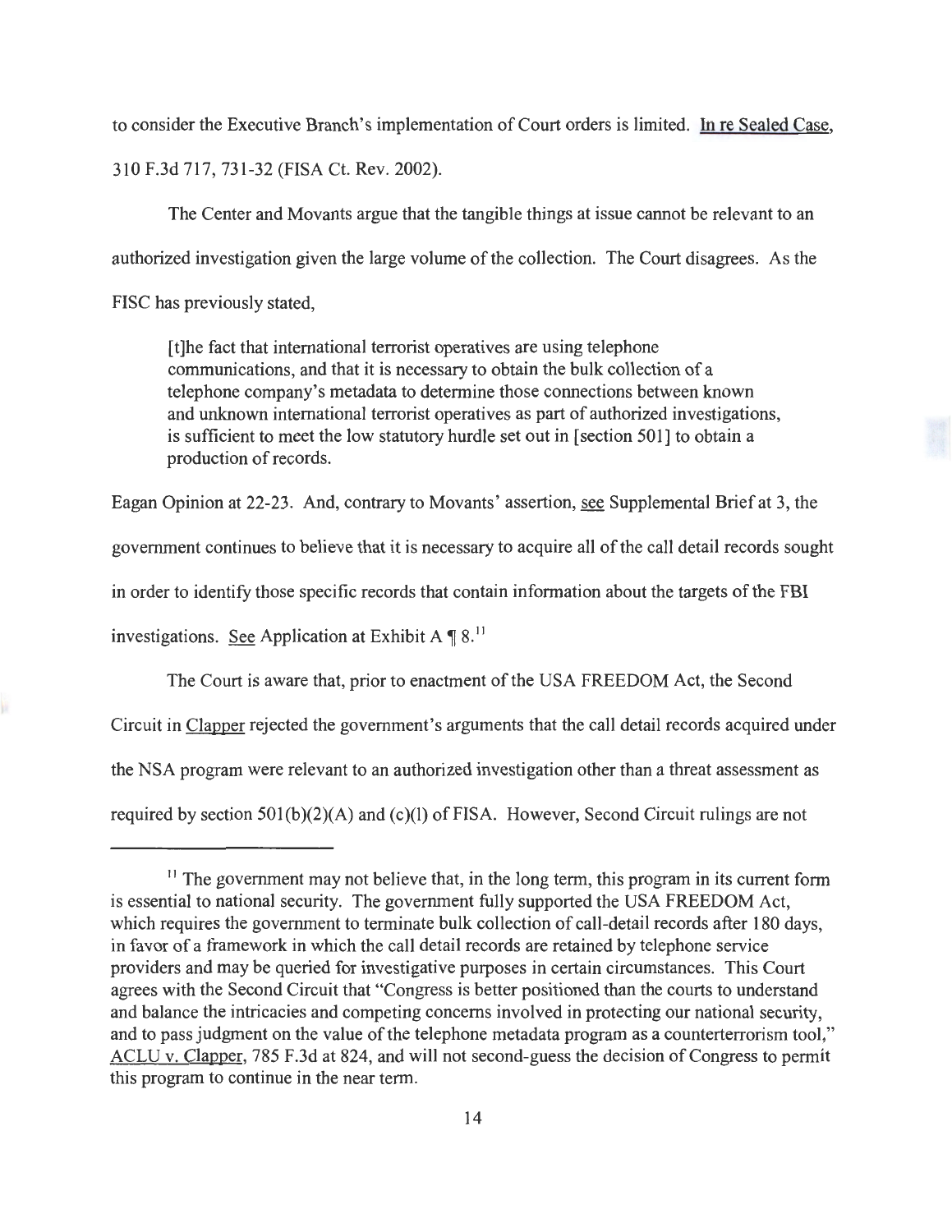

binding on the FISC, and this Court respectfully disagrees with that Court's analysis, especially in view of the intervening enactment of the USA FREEDOM Act. As Judge Eagan stated: "Taken together, the [section 501] provisions are designed to permit the government wide latitude to seek the information it needs to meet its national security responsibilities, but only in combination with specific procedures for the protection of U.S. person information that are tailored to the production and with an opportunity for the authorization to be challenged." Eagan Opinion at 23.

The Second Circuit in ACLU v. Clapper rejected the theory of relevance that supported prior FISC prior authorizations of bulk production of call detail records: that such production was relevant because it was necessary to acquire and retain the records in order to deploy analytic tools "that are likely to generate useful investigative leads to help identify and track terrorist operatives." Eagan Opinion at 20 (internal quotation marks omitted). In so doing, the Second Circuit looked to grand jury subpoena practice to inform the standard of relevance under section 501. ACLU v. Clapper, 785 F.3d at 811-15. It acknowledged that a generous standard of relevance applies to grand jury subpoenas, under which the grand jury may compel production of a large body of records, most of which will be found not to pertain to its investigation, in order to sift through them and identify the small number of records that are directly relevant. Id. at 813- 14. It further acknowledged that the government had provided examples of how querying the call detail records acquired through this program had "resulted in identification of a previously unknown contact of known terrorists,"  $\underline{\text{id}}$  at 815 n.8 - in other words, information relevant to the investigations of those terrorists. Nevertheless, the Second Circuit concluded that the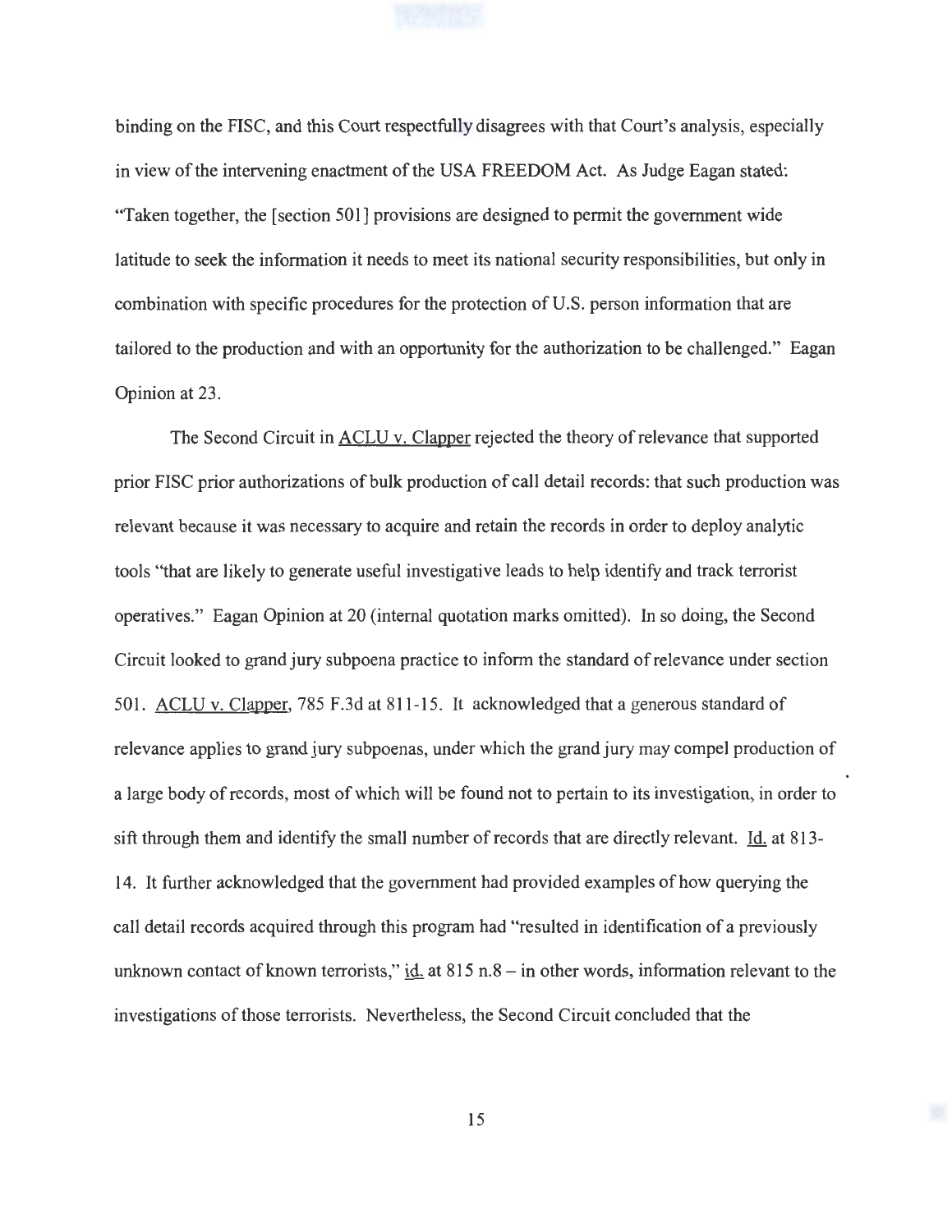understanding of relevance put forward by the government in that case and applied by the FISC in prior authorizations was inconsistent with section 501.

To a considerable extent, the Second Circuit's analysis rests on mischaracterizations of how this program works and on understandings that, if they had once been correct, have been superseded by the USA FREEDOM Act. For example, the Second Circuit asserted that the production of call detail records has "no foreseeable end point." Id. at 814. That is no longer the case: Congress has now ensured that this production will cease no later than November 29, 2015. See pages 10-12 supra.

As Movants have noted, see Motion in Opposition at 7-8, the Second Circuit concluded that "the government's approach essentially reads the 'authorized investigation' language out of the statute." 785 F.3d at 815-16. But that Court based this conclusion on the premise that the call detail records "are not sought, at least in the first instance, because the government plans to examine them in connection with a systematic examination of anything at all." Id. at 816 (internal quotation marks omitted). According to that Court,

the records are simply stored and kept in reserve until such time as some particular investigation, in the sense in which that word is traditionally used ... , is undertaken. Only at that point are any of the stored records examined ... . (T]hey are relevant, in the government's view, because there might at some future point be a need or desire to search them in connection with a hypothetical future inquiry.

Id. But this description bears little resemblance to how the government actually uses the records. The automated tools used to query the records "search all of the material stored in the database [of call detail records] in order to identify records that match the search term . .. even if such a search does not return [particular] records for close review by a human agent." Id. at 802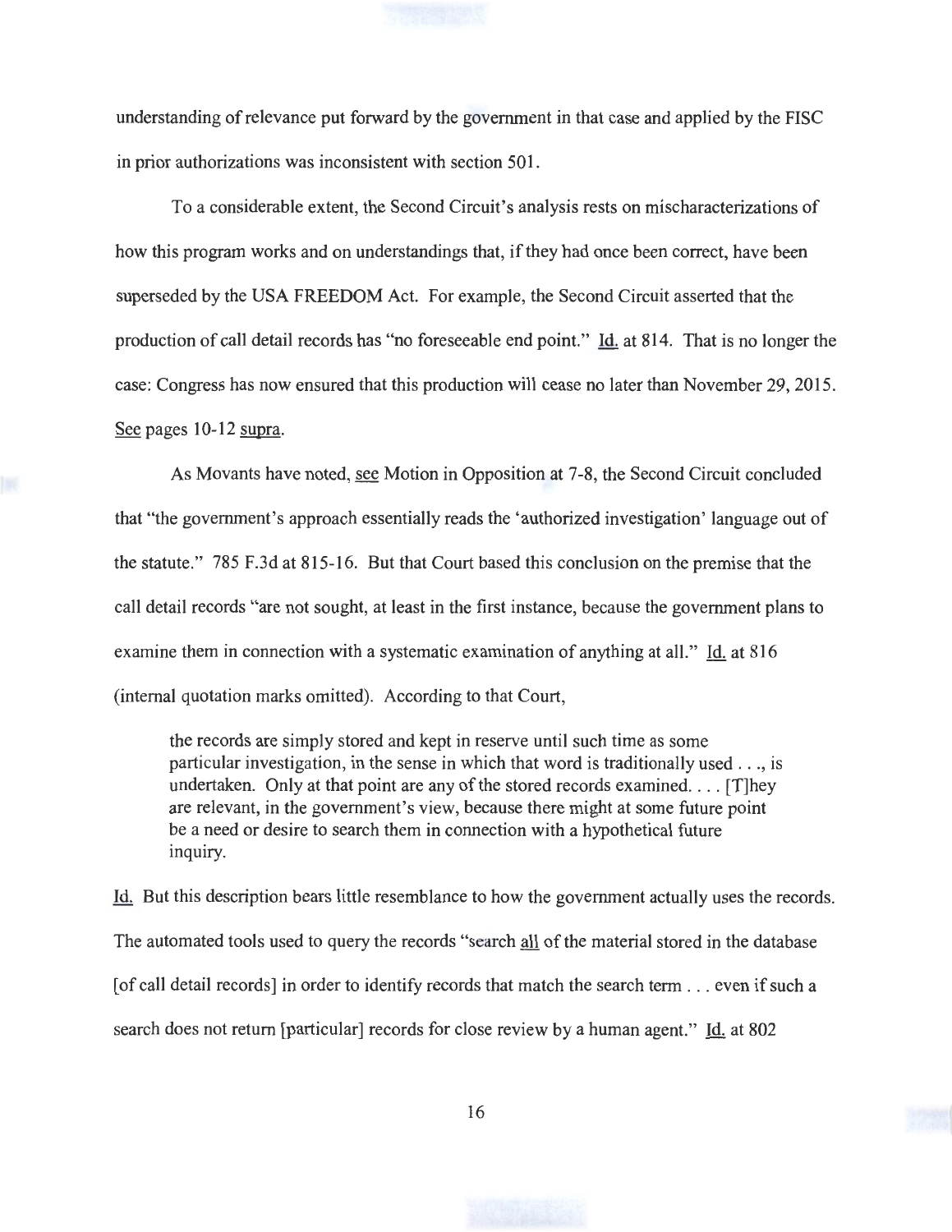(emphasis added). Moreover, there is nothing "hypothetical" or "future" about the need to conduct searches of the entire volume of records or the investigations giving rise to that need: all the records are searched to uncover contacts with numerous phone numbers or other identifiers<sup>12</sup> approved under a "reasonable articulable suspicion" standard. See, e.g., In re Application of the FBI for an Order Requiring the Production of Tangible Things, Docket No. BR 15-24, Primary Order at 6-10 (Feb. 26, 2015). For the same reason, the Second Circuit's conclusion that the approach to relevance adopted by the FISC conflicts with the "other than a threat assessment" language of section  $501(b)(2)(A)$  is also unpersuasive. See 785 F.3d at 817.

Furthermore, the tangible things are being sought in support of individual authorized investigations to protect against international terrorism and concerning various international terrorist organizations. See Eagan Opinion at 4. The Court notes that tangible things are "presumptively relevant to an authorized investigation if the applicant shows in the statement of the facts that they pertain to  $- (i)$  a foreign power or an agent of a foreign power; ... or (iii) an individual in contact with, or known to, a suspected agent of a foreign power who is the subject of such authorized investigation." FISA §  $501(b)(2)(A)$ . And, as discussed above, it is necessary for the government to collect telephone metadata in bulk in order to find connections between known and unknown international terrorist operatives as part of authorized investigations.<sup>13</sup>

 $12$  In 2014, 161 identifiers were approved for use in such queries. Office of the Director of National Intelligence, Calendar Year 2014 Transparency Report (Apr. 22, 2015), available at: http://icontherecord.tumblr.com/transparency/odni transparencyreport cy2014.

<sup>&</sup>lt;sup>13</sup> The Center similarly argues that the language of section 501 permits neither bulk productions nor the ongoing production of tangible things. See Center's Brief at 13-16. The Court disagrees. Judge Eagan persuasively explained in her August 2013 opinion why even before the USA FREEDOM Act, Section 501 permitted the bulk production orders issued by the  $(continued...)$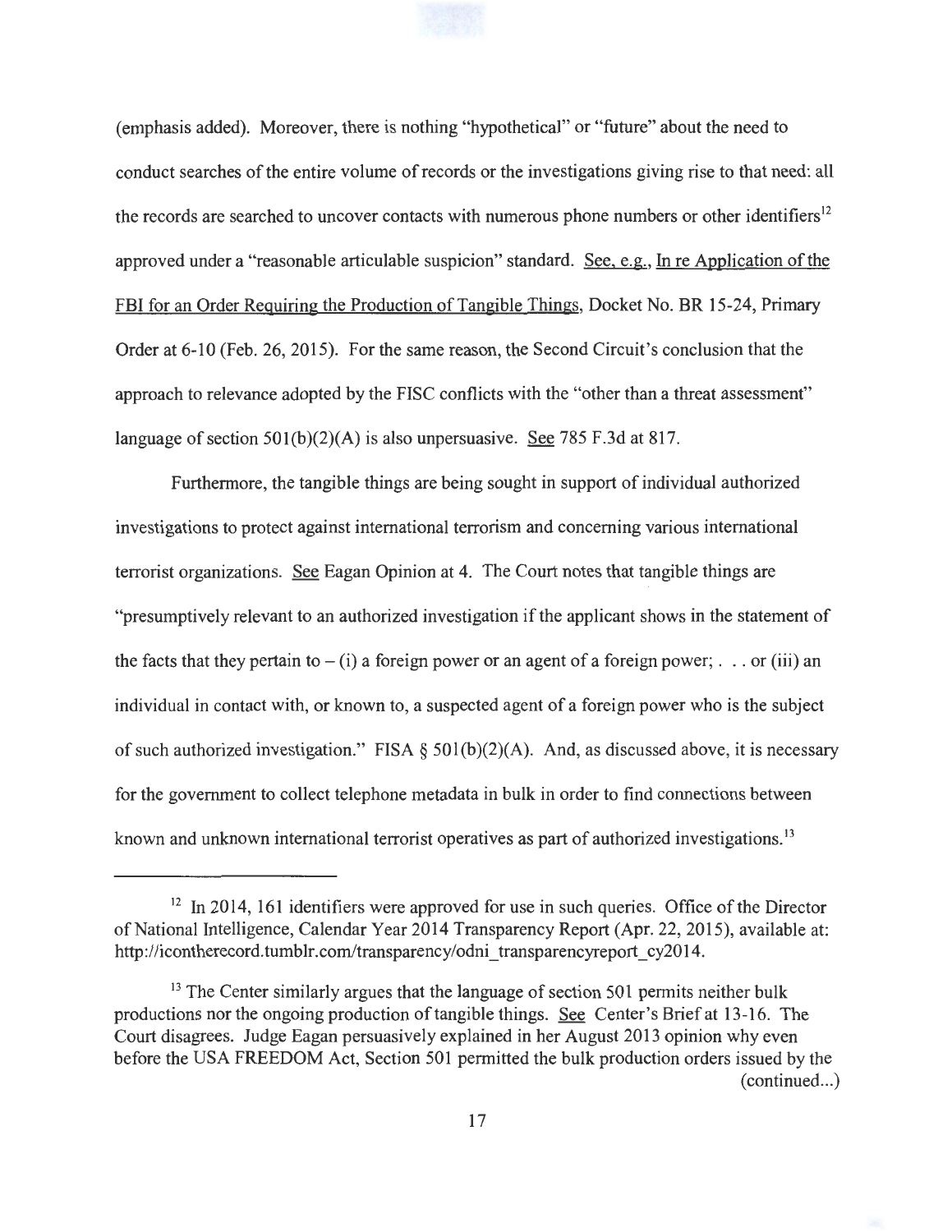Otherwise, the Second Circuit's analysis of relevance consists largely of emphasizing the unusually large volume of call detail records produced and the prevalence within those records of information about callers with no connection to terrorism, see 785 F.3d at 812-13, and expressing concern that the conception of relevance advocated by the government contains no limiting principle. See id. at 814, 818. The upshot of these considerations was that the Second Circuit would not countenance so broad a production of records or so expansive an interpretation of relevance without a clearer statement of Congressional intent. See id. at 818 ("we would expect such a momentous decision to be preceded by substantial debate, and expressed in unmistakable language"); 819 ("The language [of section 501] is decidedly too ordinary for what the government would have use believe is such an extraordinary departure from any accepted understanding" of relevance); 821 ("if Congress chooses to authorize such a far-reaching and unprecedented program, it has every opportunity to do so, and to do so unambiguously"). For the reasons explained at pages 10-12 supra, the Court has concluded that, in the USA FREEDOM Act, Congress – with full knowledge and after extensive public debate of this program and its legal underpinnings – permitted the continuation of this program until November 29, 2015, albeit

 $13$ (...continued)

Court in the prior dockets in this matter. See Eagan Opinion at 9-28. With respect to whether an order under Section 501 can require ongoing production, there is no question that call detail records are generated for business purposes and that they are among the broad range of tangible things subject to production under Section 501. The fact that the records requested here have not yet been created at the time of the application and order, and that their production is requested on an ongoing daily basis, does not affect the basic character of the records as tangible things subject to production under the statute. Finally, the USA FREEDOM Act and its legislative history make clear that, until November 29, 2015, the ongoing bulk production of the call detail records at issue here is permitted under Section 501 if the statutory requirements are otherwise satisfied, as they are in this case. See supra at pages 18-12.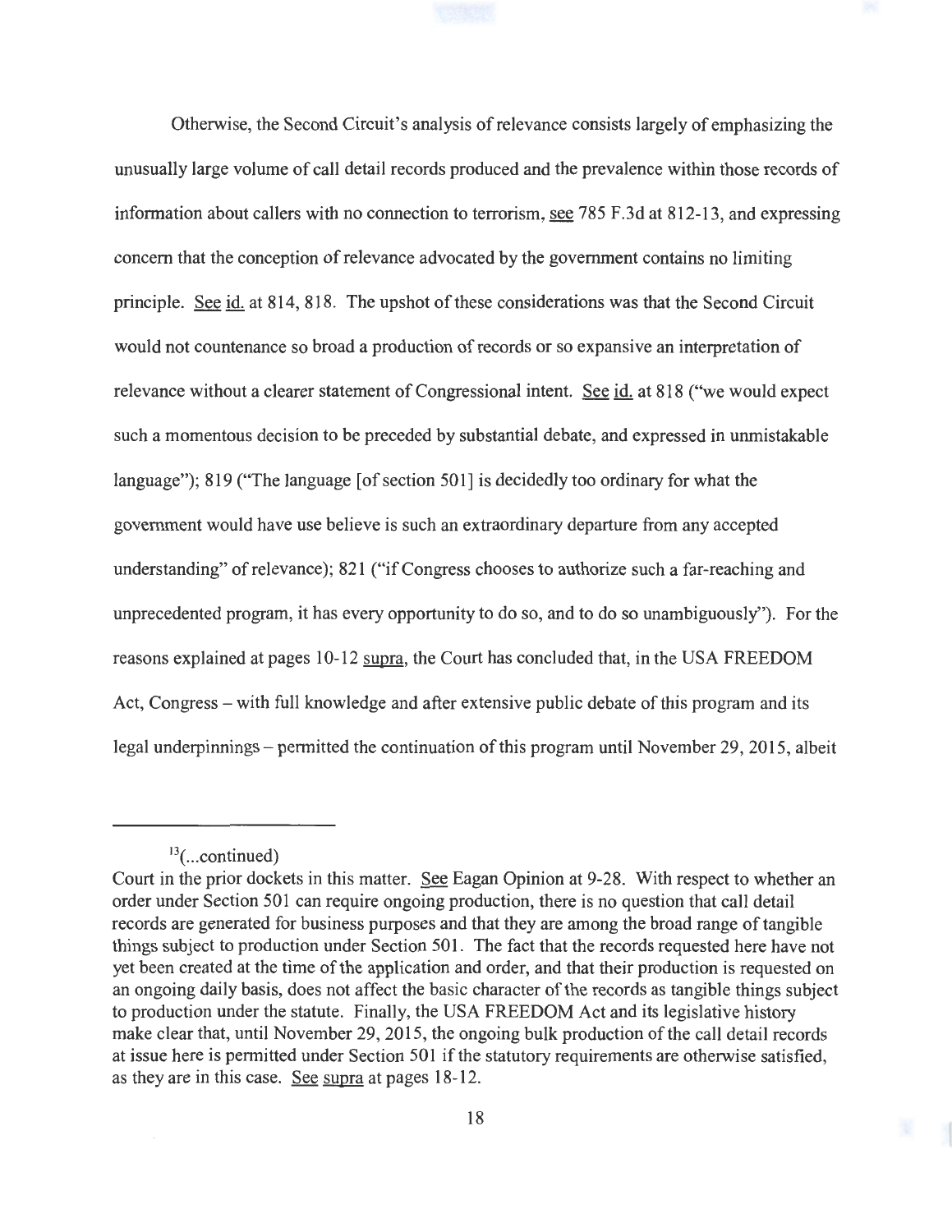no longer. Congressional approval of the implementation of this program until that date, and therefore of the conception of relevance on which it depends, has been clearly manifested.

The Court turns next to the constitutional arguments raised by amici. Prior FISC opinions have unanimously concluded that the production of call detail records to the government does not constitute a search under the Fourth Amendment, relying on Smith v. Maryland, 442 U.S. 735 (1979). See Eagan Opinion at 9 (because the collection involves "call detail records or 'telephony metadata' belonging to a telephone company, and not the contents of communications, Smith v. Maryland compels the conclusion that there is no Fourth Amendment impediment to the collection," and "the volume of records being acquired does not alter this conclusion"); McLaughlin Opinion at 4 ("The undersigned also agrees with Judge Eagan that, under Smith v. Maryland . . ., the production of call detail records in this matter does not constitute a search under the Fourth Amendment."); Collyer Opinion at 30 ("This Court concludes that where the acquisition of non-content call detail records such as dialing information is concerned, Smith remains controlling."); Zagel Opinion at 11 (agreeing with Collyer Opinion).

Movants dedicate the majority of their brief to constitutional arguments, but fail to persuade this Court that Smith v. Maryland is not controlling in this case. Movants urge the Court to distinguish or ignore Smith based on the following arguments:

Movants argue that the "differences between the present circumstances and Smith in nature and scope are so stark as to make **Smith** inapposite." Motion in Opposition at 20. With regard to the nature of the data acquired, the information the government receives pursuant to the Court's order is indistinguishable from the information at issue in Smith and its progeny. See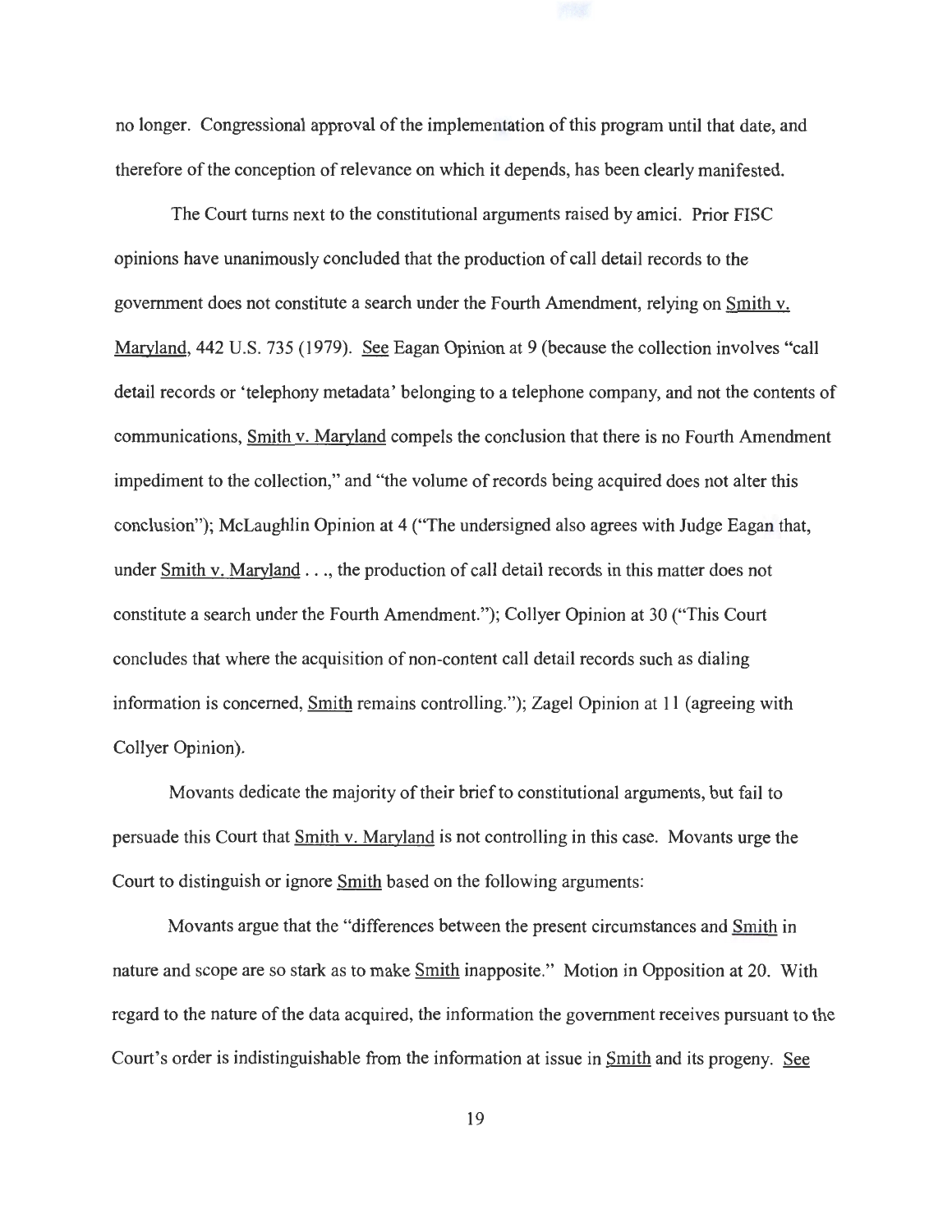Collyer Opinion at 11. It includes dialed and incoming telephone numbers and other numbers pertaining to the placing or routing of calls, as well as the date, time and duration of calls, but does not include the "contents" of any communication as defined in 18 U.S.C. § 2510; the name, address, or financial information of any subscriber or customer; or cell cite location information. Id. As in Smith, this information is voluntarily conveyed to a telecommunications provider when a person places a call, and the provider stores and uses the information for billing and other purposes.

Movants cite the government's acquisition of trunk identifiers in an effort to distinguish Smith, Motion in Opposition at 22, but a "trunk identifier" provides only information about how a call is routed through the telephone network and reveals only general information about the party's location. ACLU v. Clapper, 785 F.3d at 797 n.3. While the acquisition of International Mobile Subscriber Identity (IMSI) numbers, International Mobile station Equipment Identity (IMEI) numbers and telephone calling card numbers goes beyond the precise categories of information at issue in Smith, such data is still the same kind of non-content dialing, signaling, and routing information that users of our modern telecommunications system routinely turn over to a telecommunications provider in order to complete a call and that those same providers record and store for billing and other business purposes. As such, the user has no reasonable expectation of privacy in the information. See Eagan Opinion at 6-7 n.11.

Movant's other arguments respecting the nature of the produced call detail records are reminiscent of the reasoning in Klayman, which Judge Collyer previously considered and rejected. To the extent Movants seek to distinguish this case based on the government's storage and use of the data post-acquisition, Motion in Opposition at 21-22, the third-party disclosure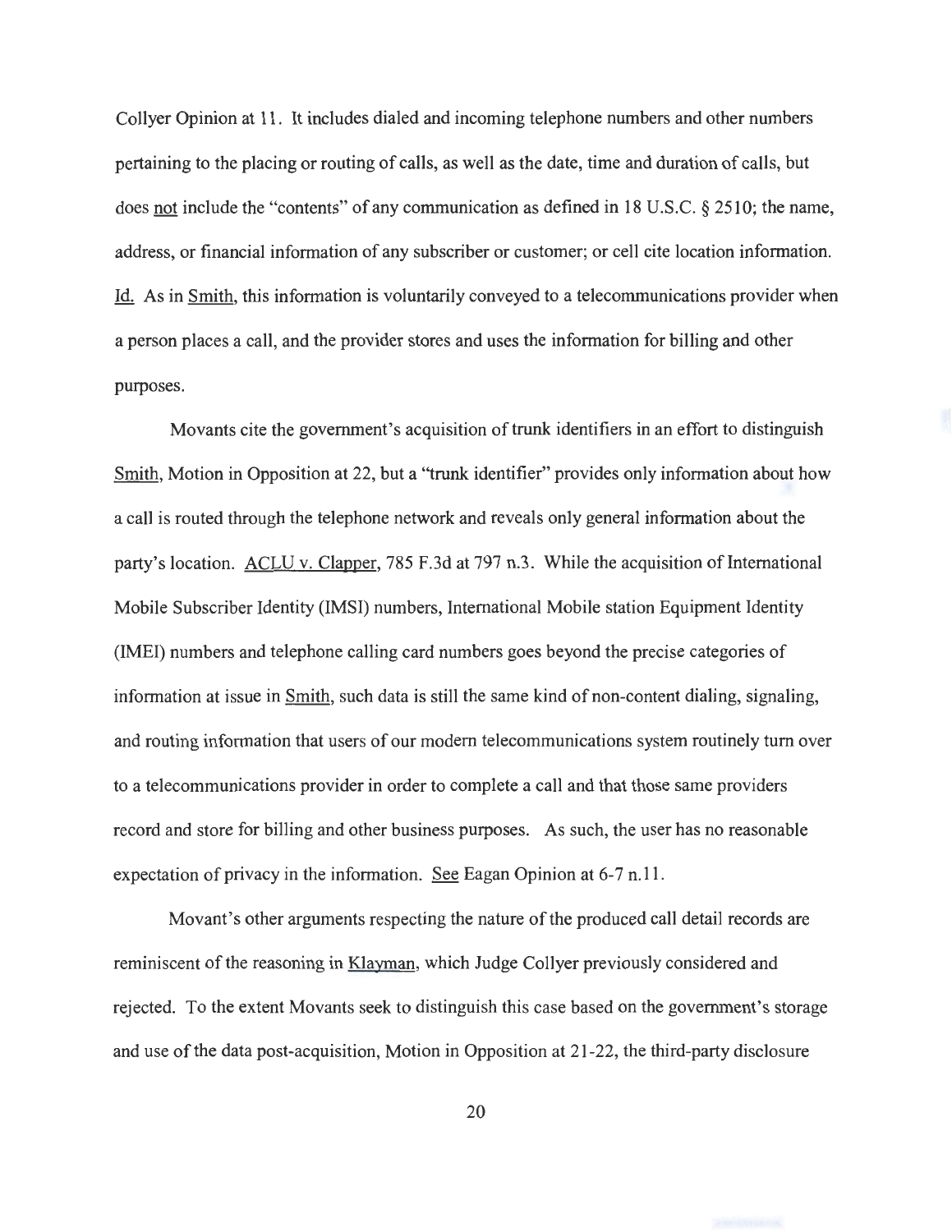principle applies regardless of the disclosing person's assumptions or expectations with respect to what will be done with the information following its disclosure. As Judge Collyer explained:

If a person who voluntarily discloses information can have no reasonable expectation concerning limits on how the recipient will use or handle the information, it necessarily follows that he or she also can harbor no such expectation with respect to how the Government will use or handle the information after it has been divulged by the recipient. Smith itself makes clear that once a person has voluntarily conveyed dialing information to the telephone company, he forfeits his right to privacy in the information, regardless of how it might be later used by the recipient or the Government.

Collyer Opinion at 17.

Further, Movants' expectations based on their contractual relationships with telecommunications providers, the fact that there are more providers to choose from than there were in 1979, and Movants' claim that the relationship between the government and the providers is different, see Motion in Opposition at 17-20, 22, provide no basis for this Court to depart from Smith. Collyer Opinion at 17-18 ("expectations or assumptions on the part of telephone users who have disclosed their dialing information to the phone company have no bearing on the question whether a search has occurred."); see also id. at 16 ("'It is established that, when a person communicates information to a third party even on the understanding that the communication is confidential, he cannot object if the third party conveys that information or records thereof to law enforcement authorities."') (quoting S.E.C. v. Jerry T. O'Brien, Inc., 467 U.S. 735, 743 (1984)) (emphasis added in Collyer opinion).<sup>14</sup>

<sup>&</sup>lt;sup>14</sup> The court further determines, contrary to Movants' suggestion, see Motion in Opposition at 29-30, that these contractual arrangements do not give Movants (or similarly situated customers) a possessory interest in the call detail records generated and maintained by phone companies. Accordingly, production of those records to the government does not entail a "seizure" that implicates Movants' Fourth Amendment rights.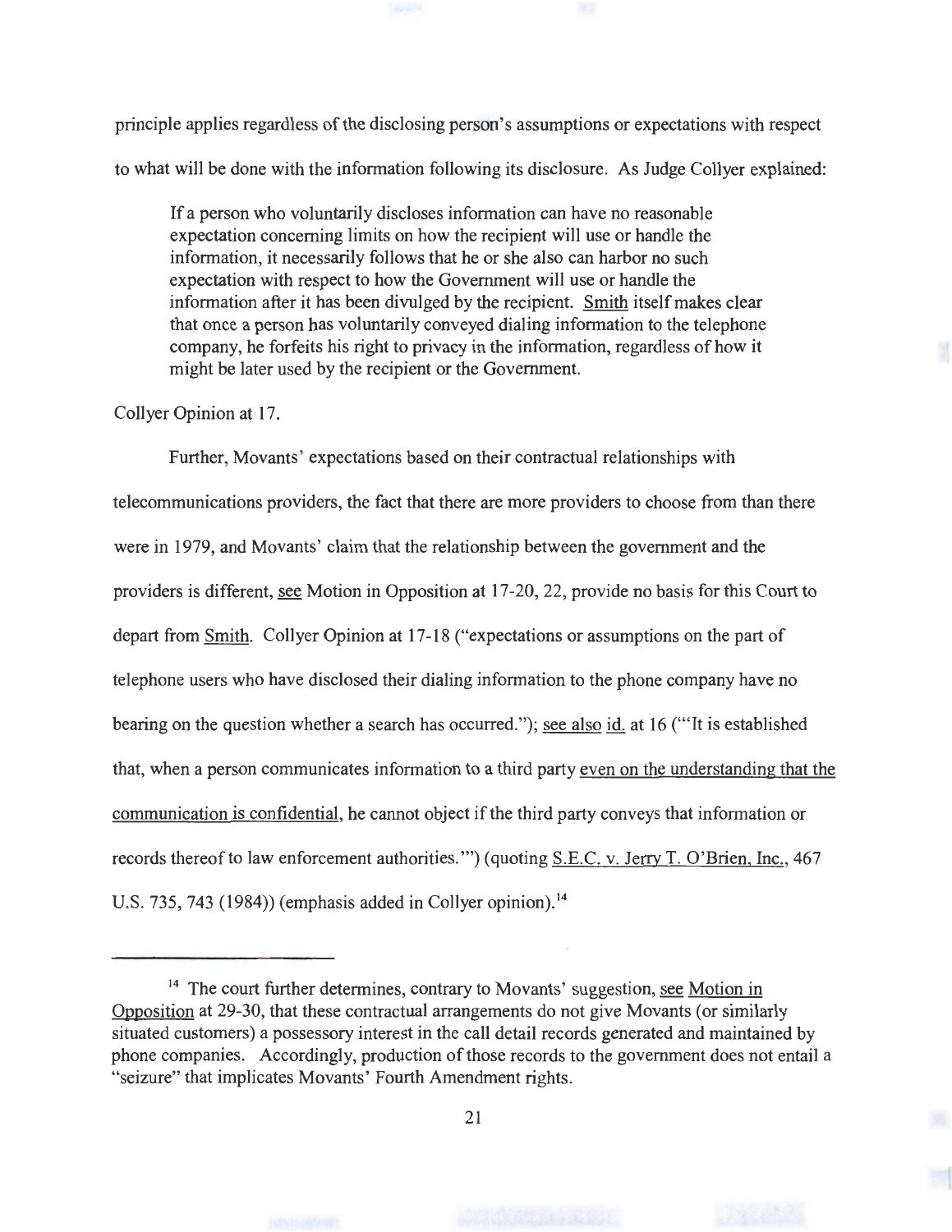Equally unavailing is Movants' argument that the scope of the collection justifies departing from Smith. See Motion in Opposition at 21. Because Fourth Amendment rights "are personal in nature," Steagald v. United States, 451 U.S. 204,219 (1981), someone who claims the protection of the Fourth Amendment "must demonstrate that he personally has an expectation of privacy in the place searched, and that his expectation is reasonable." Minnesota v. Carter, 525 U.S. 83, 88 (1998). Hence, the fact that the government is acquiring data about many people is immaterial in assessing whether any particular person's reasonable expectation of privacy has been violated such that a search under the Forth Amendment has occurred. Collyer Opinion at 20. To the extent the quantity of metadata is relevant at all, it can only be the quantity of metadata that pertains to a particular person. Id. at 20-21. Movants speculate about what the government could learn about a particular person from the data collected. As Judge Collyer previously stated, however: "[i]t is far from clear to this Court that even years' worth of noncontent call detail records would reveal more of the details about a telephone user's personal life than several months worth of the same person's bank records." Collyer Opinion at 21 (comparing acquisition of call-detail records to acquisition of bank records in United States v. Miller, 425 U.S. 435 (1976)). Moreover, it is worth noting that under the applicable minimization procedures, the government's ability to search the data is carefully regulated and, absent an emergency, court approval is required before querying the data. See In re Application of the FBI for an Order Regarding the Production of Tangible Things, Docket No. BR 15-24, Primary Order at 6-10.

Movants also argue that a series of statutes enacted after Smith respecting the disclosure by telephone companies of information about their customers' calls supports the conclusion that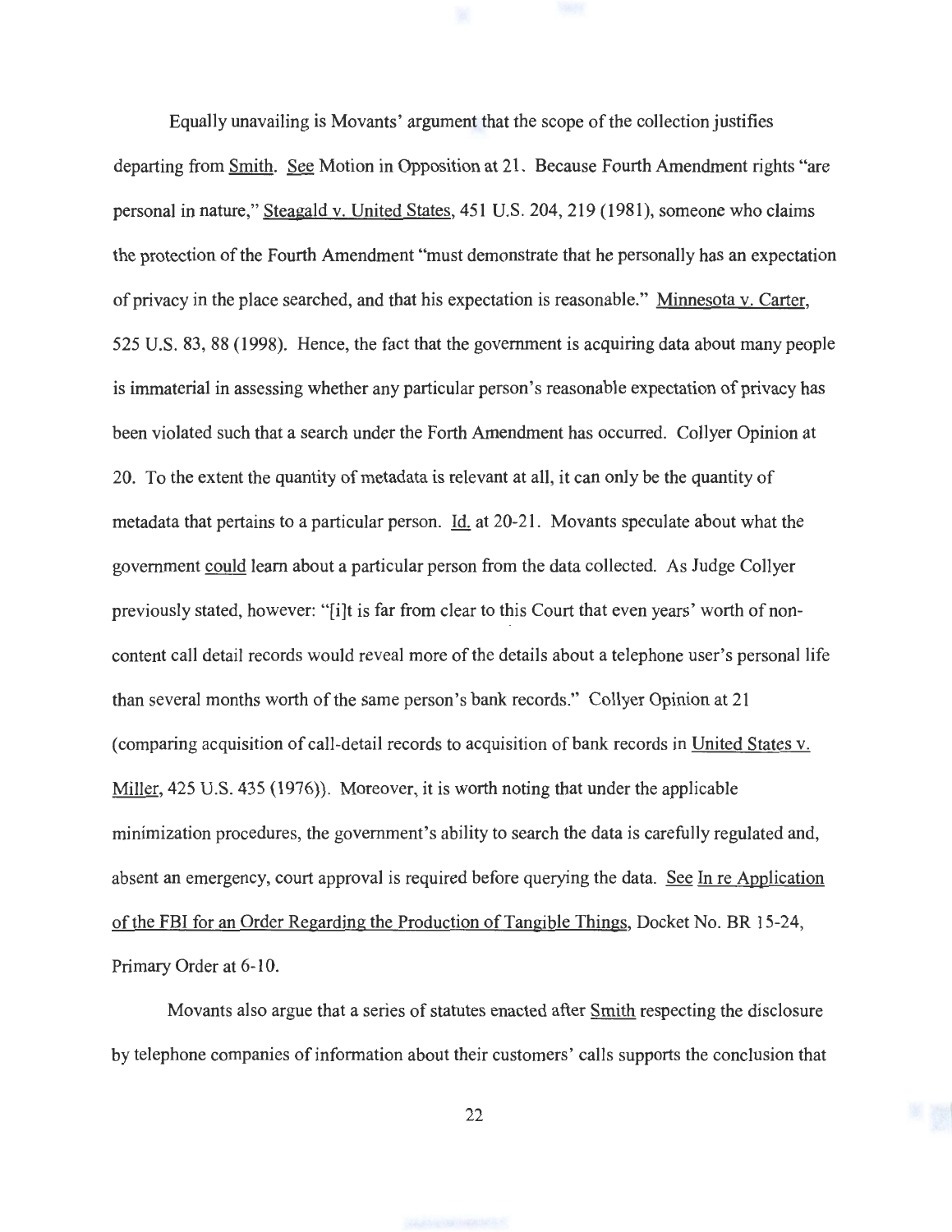Movants have a reasonable expectation of privacy in the metadata in question. Motion in Opposition at 10-13. That argument also lacks merit. To be sure, Congress may, by statute, protect information or regulate investigative activity in circumstances that the Supreme Court has previously held not to involve a Fourth Amendment search or seizure. In and of themselves, such protections are "statutory, not constitutional." See United States v. Kington, 801 F.2d 733, 737 (5<sup>th</sup> Cir. 1986) (rejecting claim that enhanced protections for bank records in Right to Financial Privacy Act have Fourth Amendment dimensions). And, in any event, the statutes cited by Movants provide for the disclosure of call records under various circumstances even without the issuance of a warrant based on probable cause. See, e.g., 18 U.S.C. § 2703(c)(1)(B), (d); 47 U.S.C. § 222(c)(l), (d), (e); 18 U.S.C. § 1039(b)(l), (c)(l), (g). Accordingly, they fail to support the conclusion that notwithstanding Smith, telephone users have a reasonable expectation of privacy in phone carriers' records of their calls. See United States v. Pavner, 447 U.S. 727, 732 n.4 (1980) (rejecting argument that foreign bank secrecy law, which was "hedged with exceptions" and "hardly a blanket guarantee of privacy," created expectation of privacy).

Finally, Movants cite several cases for the proposition that the third-party disclosure doctrine relied on in Smith should not apply in this case. Motion in Opposition at 23-25. But these cases do not reduce the binding authority of Smith in this case.

The FISC has already had occasion to consider and distinguish Ferguson v. City of Charleston, 532 U.S. 67 (2001); U.S. Dep't of Justice v. Reporters Comm. for Freedom of the Press, 489 U.S. 749 (1989); and Bond v. United States, 529 U.S. 334 (2000), in the context of the government's acquisition of bulk call-detail records. See Collyer Opinion at 16 n.8, 18 n.9. The Court agrees with Judge Collyer with respect to these cases and need not address them further.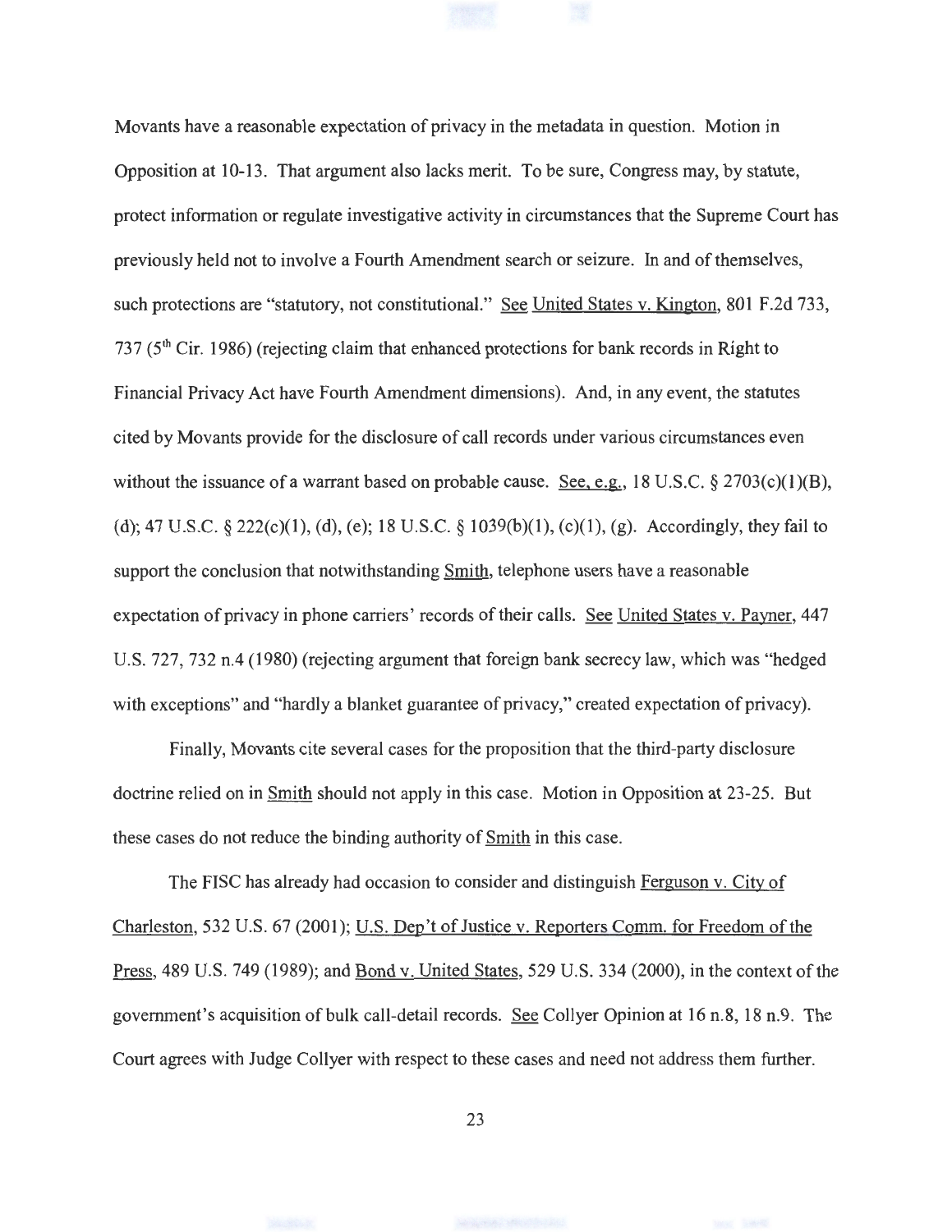Stoner v. California, 376 U.S. 483 (1964), and O'Connor v. Ortega, 480 U.S. 709 (1987), involve search of premises, not acquisition of records. In Stoner, police searched petitioner's hotel room without a warrant and the Court considered whether the hotel clerk had authority to consent to the search. O'Connor involved an administrative search of an individual's office and considered whether the individual had a reasonable expectation of privacy in his office under the particular facts presented. As such, these cases bear no relation to the government's application at all.

Douglas v. Dobbs, 419 F.3d 1097 (10th Cir. 2005), involved the police acquiring Douglas' prescription records from her pharmacy pursuant to court order. Whatever the merits of that Court's conclusion that Douglas had a constitutional right to privacy in that particular category of records, Douglas, 419 F 3d. at 1102, it provides no reason for this Court to depart from Smith and find a reasonable expectation of privacy in the non-content records of telephone calls at issue here.

Movants cite cases involving the acquisition of cell-site and GPS location information, see Motion in Opposition at 25, but no such information is involved in this case. See Application at 4.

Movants argue that the Court should find that they have a reasonable expectation of privacy in call detail records based on the concurring opinions in United States v. Jones, U.S. \_, 132 S. Ct. 945 (2012). Motion in Opposition at 25-28. Two FISC Judges have already had occasion to address these arguments and the Court agrees with their analysis:

While the concurring opinions in Jones may signal that some or even most of the Justices are ready to revisit certain settled Fourth Amendment principles, the decision in Jones itself breaks no new ground concerning the third-party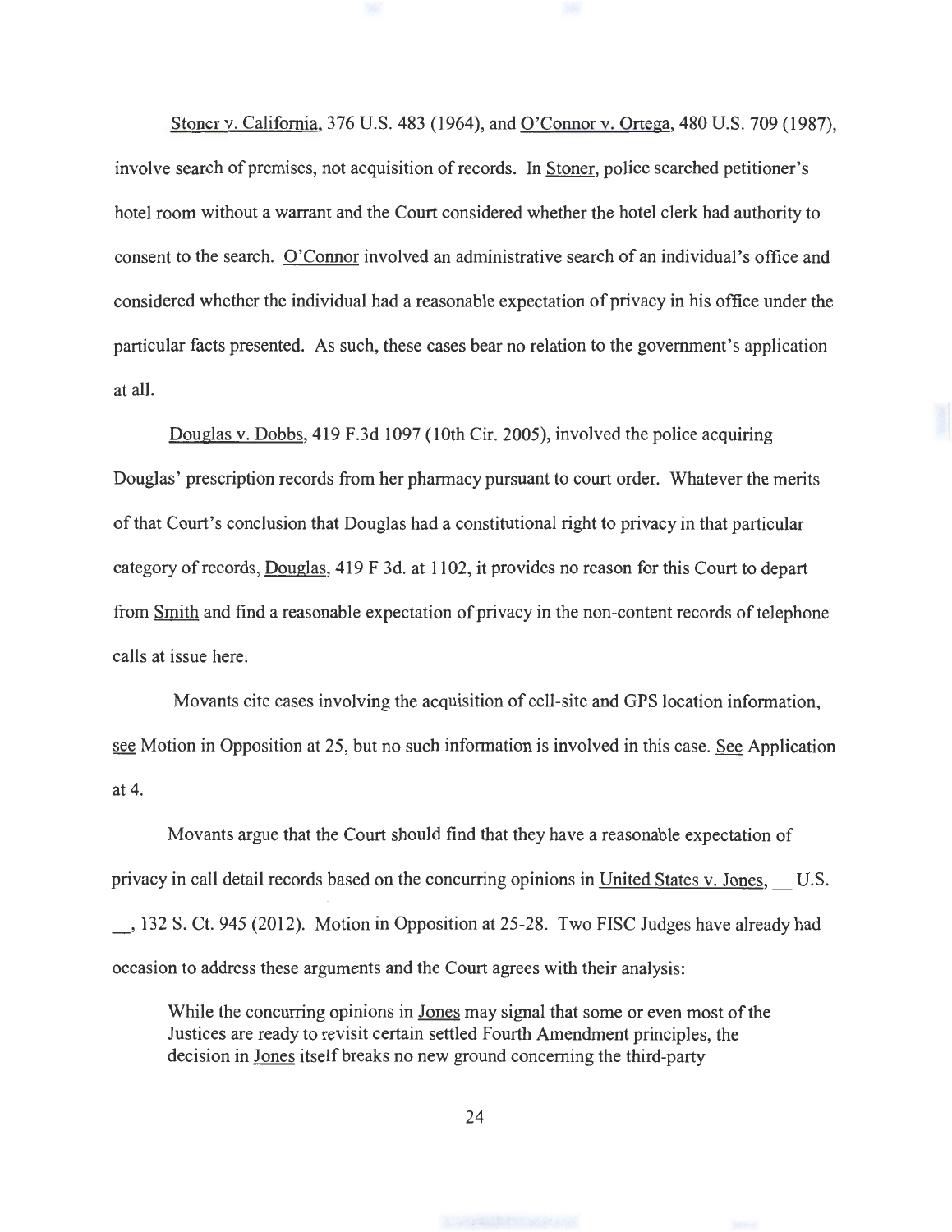

disclosure doctrine generally or Smith specifically. The concurring opinions notwithstanding, Jones simply cannot be read as inviting the lower courts to rewrite Fourth Amendment law in this area. This Court concludes that where the acquisition of non-content call detail records such as dialing information is concerned, Smith remains controlling.

Collyer Opinion at 30; see also McLaughlin Opinion at 5 ("The Supreme Court may some day revisit the third-party disclosure principle in the context of twenty-first century communications technology, but that day has not arrived. Accordingly, Smith remains controlling  $\dots$ "). Other courts have reached the same conclusion. See United States v. Davis, 785 F.3d 498, 511-15 (11th Cir. 2015) (en bane) (acknowledging concurrences in Jones, but finding Smith to be applicable precedent); In re Application of the United States for Historical Cell Site Data, 724 F.3d 600, 608-15 (5th Cir. 2013) (same).

Because the Court concludes that Smith is controlling and that the government's acquisition of non-content call detail records involves no Fourth Amendment search, the Court does not address Movants' contention that government's actions involve a search that is unreasonable under the Fourth Amendment. See Motion in Opposition at 30-38.

### **Conclusion**

Having considered the arguments presented in the amicus curiae briefs, the Court finds that the government's application satisfies the requirements of section  $501(a)$  and (b) of FISA and that the minimization procedures meet the definition of "minimization procedures" under section  $501(g)$ .

Further, the Court notes that FISC Rule 9(a) requires the government to file a proposed application with the Court no later than seven days before the government seeks to have the matter entertained by the Court, except "as otherwise permitted by the Court." The Court has